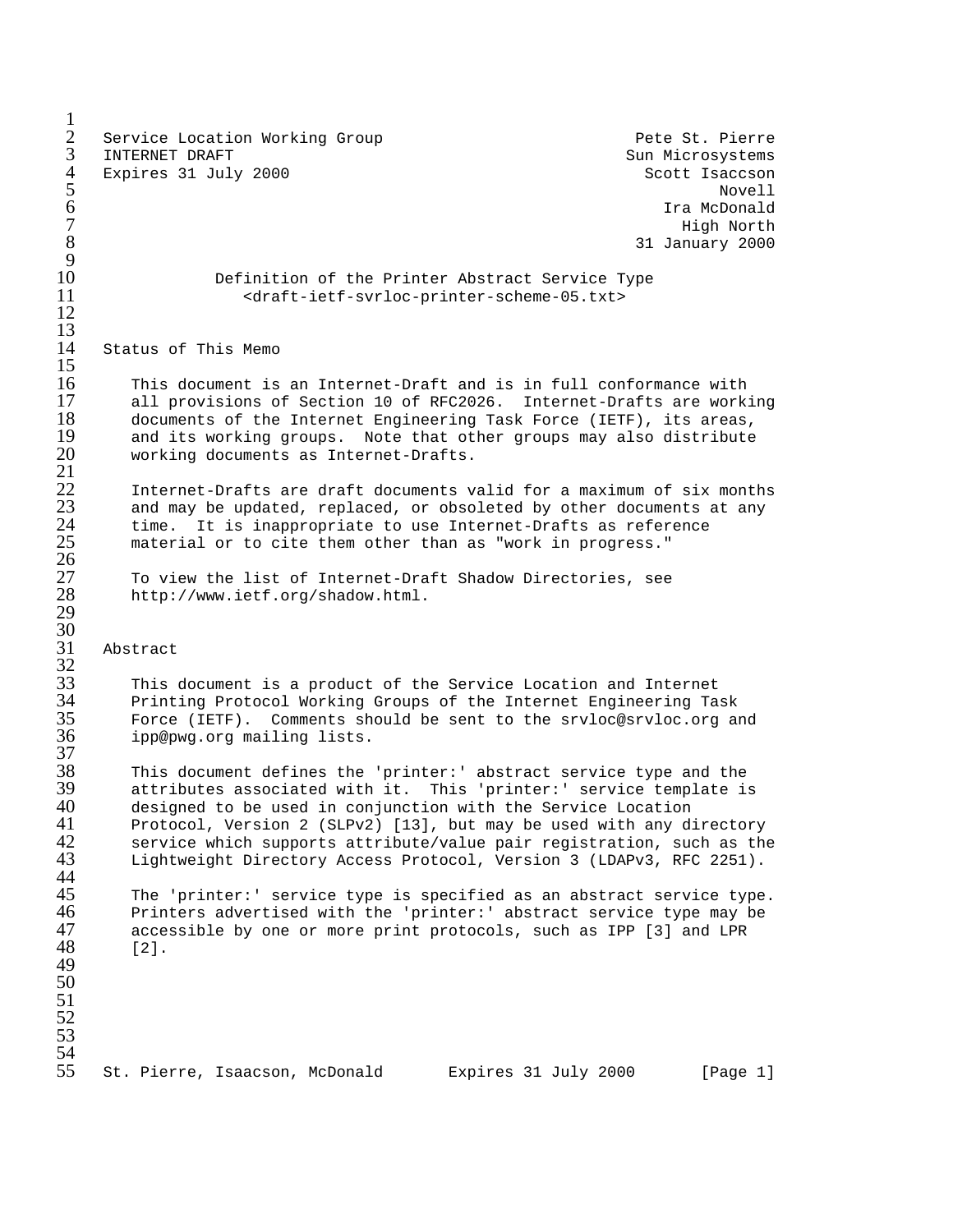| 56<br>57<br>58<br>59                                                                                                                                                                                                                                                                                         |                                                                                                                       |  |  | Internet Draft     Printer Abstract Service Type                                                                                                                                                                                                                                                          |  | 30 January 2000                                                                                                        |  |
|--------------------------------------------------------------------------------------------------------------------------------------------------------------------------------------------------------------------------------------------------------------------------------------------------------------|-----------------------------------------------------------------------------------------------------------------------|--|--|-----------------------------------------------------------------------------------------------------------------------------------------------------------------------------------------------------------------------------------------------------------------------------------------------------------|--|------------------------------------------------------------------------------------------------------------------------|--|
| 60                                                                                                                                                                                                                                                                                                           | Table of Contents                                                                                                     |  |  |                                                                                                                                                                                                                                                                                                           |  |                                                                                                                        |  |
| 61<br>62<br>63<br>64<br>65<br>66<br>67<br>68<br>69<br>70<br>71<br>72<br>73<br>74<br>75<br>76<br>77<br>78<br>79<br>80<br>81<br>82<br>83<br>84<br>85<br>86<br>87<br>88<br>89<br>90<br>91<br>92<br>93<br>94<br>95<br>96<br>97<br>98<br>99<br>100<br>101<br>102<br>103<br>104<br>105<br>106<br>107<br>108<br>109 | 1.<br>2.<br>3.<br>3.1.<br>3.2.<br>4.<br>5.<br>5.1.<br>б.<br>6.1.<br>7.<br>8.<br>9.<br>10.<br>11.<br>12.<br>13.<br>14. |  |  | Template url-path Definition<br>Printer Service Template<br>Summary of Required Attributes<br>Rationale for Required Attributes<br>Summary of Optional Attributes<br>Rationale for Optional Attributes<br>Summary of Attribute Origins<br>Internationalization Considerations<br>Full Copyright Statement |  | 3<br>$\mathbf{3}$<br>$\sqrt{4}$<br>4<br>4<br>5<br>15<br>15<br>16<br>16<br>18<br>19<br>19<br>19<br>20<br>21<br>21<br>22 |  |
| 110<br>111                                                                                                                                                                                                                                                                                                   | St. Pierre, Isaacson, McDonald                                                                                        |  |  | Expires 31 July 2000                                                                                                                                                                                                                                                                                      |  | [Page 2]                                                                                                               |  |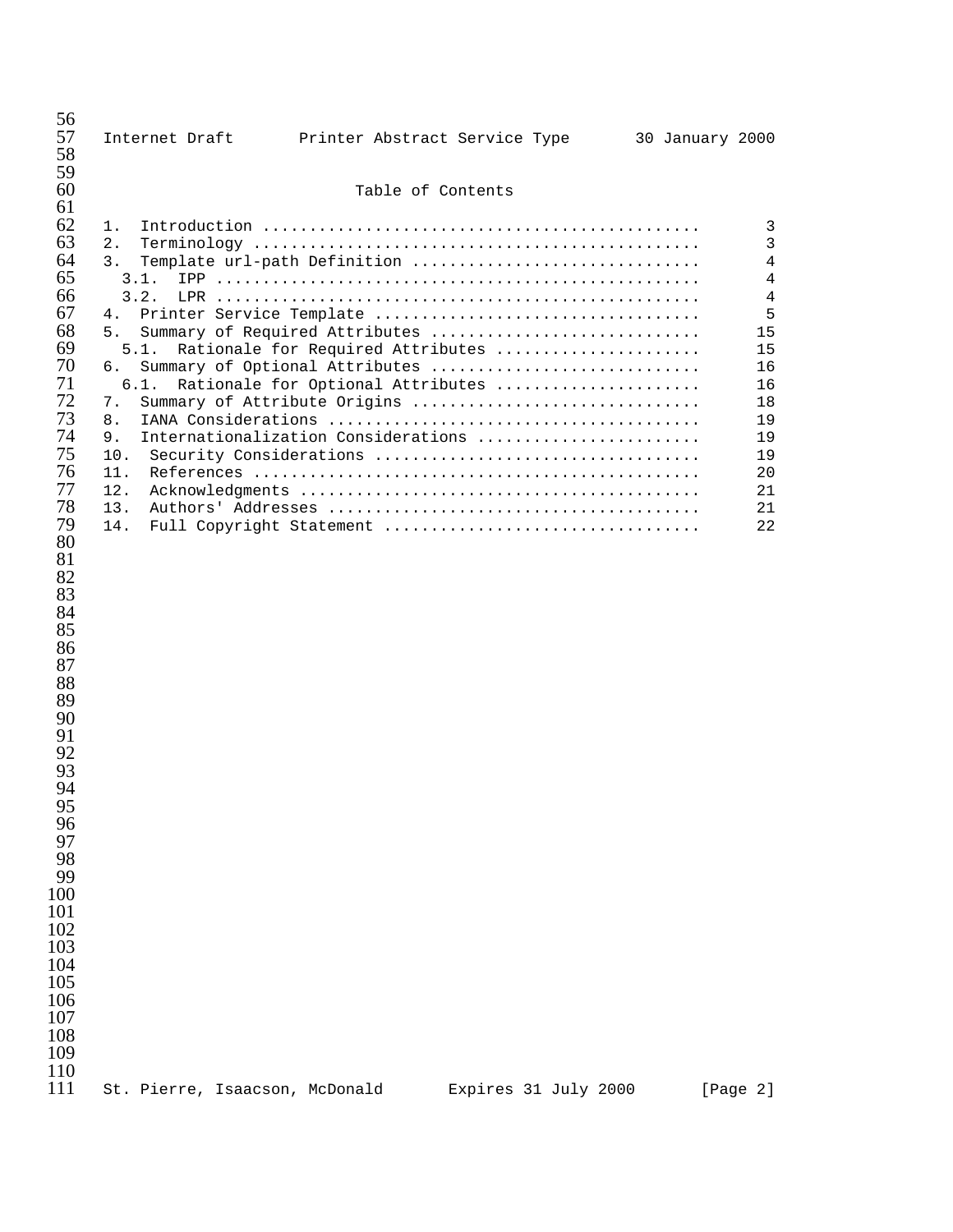| 112<br>113<br>114<br>115                                                                                                                                                                  | Internet Draft brinter Abstract Service Type<br>30 January 2000                                                                                                                                                                                                                                                                                                           |
|-------------------------------------------------------------------------------------------------------------------------------------------------------------------------------------------|---------------------------------------------------------------------------------------------------------------------------------------------------------------------------------------------------------------------------------------------------------------------------------------------------------------------------------------------------------------------------|
| 116<br>117<br>118                                                                                                                                                                         | 1. Introduction                                                                                                                                                                                                                                                                                                                                                           |
| 119<br>120<br>121<br>122<br>123<br>124<br>125                                                                                                                                             | Service Type templates are used to describe in a standard way those<br>services which use the 'service:' URL. The template described in<br>this document is an abstract service type that includes concrete<br>types such as the printing protocol defined in RFC 1179 [2], "Line<br>Printer Daemon Protocol". The service type for this 'service:' URL<br>is 'printer:'. |
| 126<br>127<br>128<br>129<br>130                                                                                                                                                           | The 'printer:' abstract service type supports consistent registration<br>of printer services. The attributes described within this document<br>are derived from previous specifications developed by the IETF IPP WG<br>and IETF Printer MIB WG.                                                                                                                          |
| 131<br>132<br>133<br>134<br>135                                                                                                                                                           | The attributes specified are intended to facilitate both automatic<br>and manual selection of services, not to provide service state,<br>statistics, or notification. The target audience of service<br>attributes consists of users, either software agents or end users.                                                                                                |
| 136<br>137<br>138<br>139                                                                                                                                                                  | 2. Terminology                                                                                                                                                                                                                                                                                                                                                            |
| 140<br>141<br>142<br>143<br>144<br>145<br>146<br>147<br>148<br>149<br>150<br>151<br>152<br>153<br>154<br>155<br>156<br>157<br>158<br>159<br>160<br>161<br>162<br>163<br>164<br>165<br>166 | The key words "MUST", "MUST NOT", "REQUIRED", "SHALL", "SHALL NOT",<br>"SHOULD", "SHOULD NOT", "RECOMMENDED", "MAY", and "OPTIONAL" in this<br>document are to be interpreted as described in RFC 2119 [14].                                                                                                                                                              |
| 167                                                                                                                                                                                       | St. Pierre, Isaacson, McDonald<br>Expires 31 July 2000<br>[Page 3]                                                                                                                                                                                                                                                                                                        |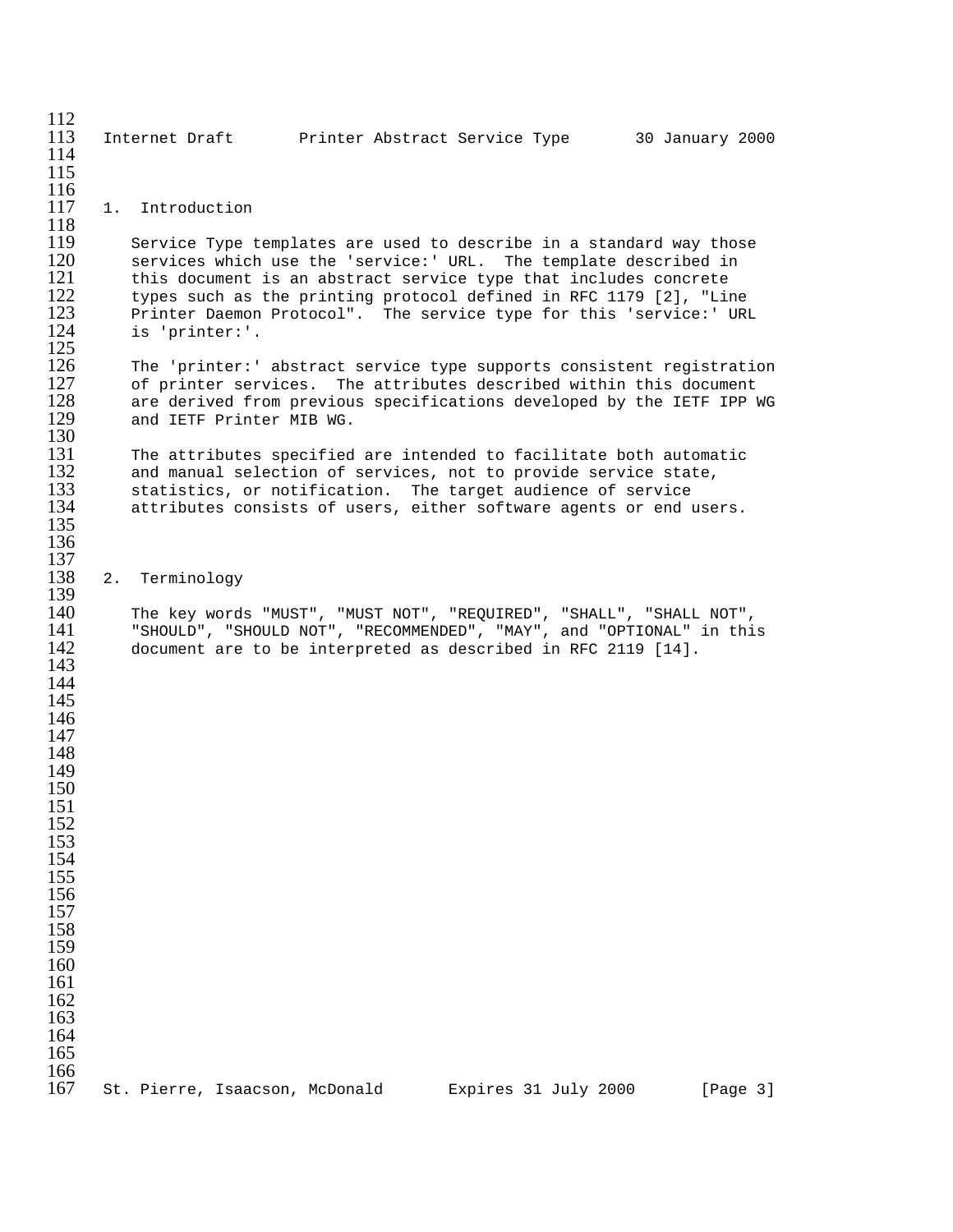168<br>169 169 Internet Draft Printer Abstract Service Type 30 January 2000 170 171  $\frac{172}{173}$ 3. Template url-path Definition 174<br>175 175 The 'printer:' type is an abstract service type. Because an abstract<br>176 Service type may contain one of many concrete types, the 'url-path' 176 service type may contain one of many concrete types, the 'url-path'<br>177 associated with a 'printer:' service URL may vary. IPP and LPR 177 associated with a 'printer:' service URL may vary. IPP and LPR<br>178 printers are presently supported by this 'printer:' template. ( 178 printers are presently supported by this 'printer:' template. Other<br>179 printer protocols MAY be supported by extension templates or by printer protocols MAY be supported by extension templates or by 180 future updates of this abstract 'printer:' template. 181 182 183<br>184 3.1. IPP 185<br>186 186 An IPP Printer object is defined in "IPP/1.1 Model and Semantics"<br>187 [3]. An IPP printer concrete URL is defined in "IPP/1.1 Encoding 187 [3]. An IPP printer concrete URL is defined in "IPP/1.1 Encoding and 188 [13]. Transport" [9]. 189<br>190 Examples of valid 'service:' URLs for IPP printers include: 191<br>192 192 service:printer:ipp://server.sun.com/cgi-bin/public-printer service: printer: ipp://foo.sun.com/printers?public-printer 194 195 196<br>197 3.2. LPR 198<br>199 199 An LPR accessible printer MAY include a queue name as the last part<br>200 of the URL. If the queue name is absent, the print server is assume 200 of the URL. If the queue name is absent, the print server is assumed 201 to use a default print queue. The definition of an LPR printer 201 to use a default print queue. The definition of an LPR printer<br>202 concrete URL is specified in this document, in the 'printer:' s 202 concrete URL is specified in this document, in the 'printer:' service 203 template. template. 204 Examples of valid 'service:' URLs for LPR printers include: 206 207 service:printer:lpr://server.sun.com service: printer: lpr://server.sun.com/public-printer 209 210 211 212 213 214 215 216 217 218 219 220 221  $^{222}_{223}$ St. Pierre, Isaacson, McDonald Expires 31 July 2000 [Page 4]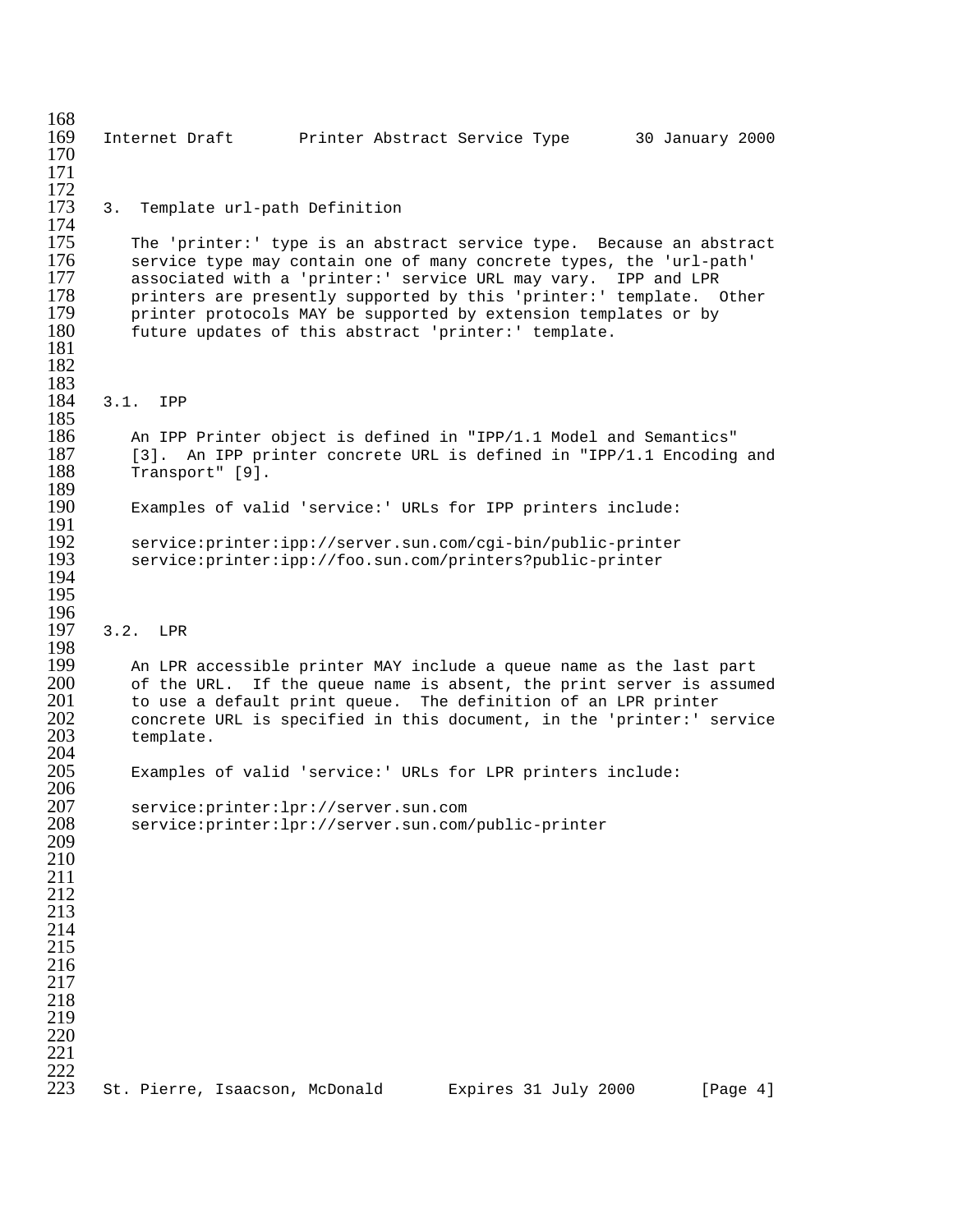```
^{224}_{225}225 Internet Draft Printer Abstract Service Type 30 January 2000
226
227
228<br>229
      4. Printer Service Template
230<br>231
231 The 'printer:' service template defined below conforms to the grammar<br>232       described in "Service Templates and service: Schemes".  Please refer
232 described in "Service Templates and service: Schemes". Please refer<br>233 to [4] for detailed explanation of the syntax.
         to [4] for detailed explanation of the syntax.
234<br>235
235 Name of submitters: Pete St. Pierre <Pete.StPierre@eng.sun.com>
236 Scott Isaacson <sisaacson@novell.com>
                              Ira McDonald <imcdonald@sharplabs.com>
238<br>239
         Language of service template: en (English)
240<br>241
241        Security Considerations:<br>242          By advertising the se
242 By advertising the security methods associated with each supported
243 printer URL via the mandatory attributes 'printer-uri-supported'
244 'uri-authentication-supported', and 'uri-security-supported', the<br>245 the printer may expose information useful to attackers. SLPv2
245 the printer may expose information useful to attackers. SLPv2
246 security or another security method SHOULD be used to authenticate
            any service advertisements.
248<br>249
249 Template Text:
250      -------------------- template begins here ---------------------<br>251           template-type = printer
              template-type = printer
\frac{252}{253}template-version = 1.0254<br>255
255 template-description =<br>256 The 'printer:' ser
256 The 'printer:' service template describes the attributes
257 supported by network printing devices. Devices may be
258 either directly connected to a network or managed by a
259 print server. The device or server understands one or
                  more network print protocols such as IPP or LPR.
261<br>262
262 template-url-syntax =<br>263 url-path = ipp
263 url-path = ippurl / lprurl
                  ippurl = IPP URL as defined in [9]265 lprurl = "lpr://" hostport [ "/" qname ]<br>266 hostport = host [ ":" port ]
266 hostport = host [ ":" port ]
267 host = hostname / hostnumber
268 hostname = *( domainlabel "." ) toplabel
269 domainlabel = alphanum /
270 alphanum * [alphanum / "-"] alphanum
271 toplabel = alpha / alpha * [alphanum / "-"] alphanum<br>272 hostnumber = ipv4-number / ipv6-number
272 hostnumber = ipv4-number / ipv6-number<br>273 hostnumber = 1*3digit 3*3("." 1*3digit
273 ipv4-number = 1*3digit 3*3("." 1*3digit)
274 ipv6-number = 32*hex
275 3digit = digit digit digit
276 port = 1*digit
                   alpha197 alpha / digit
278<br>279
      St. Pierre, Isaacson, McDonald Expires 31 July 2000 [Page 5]
```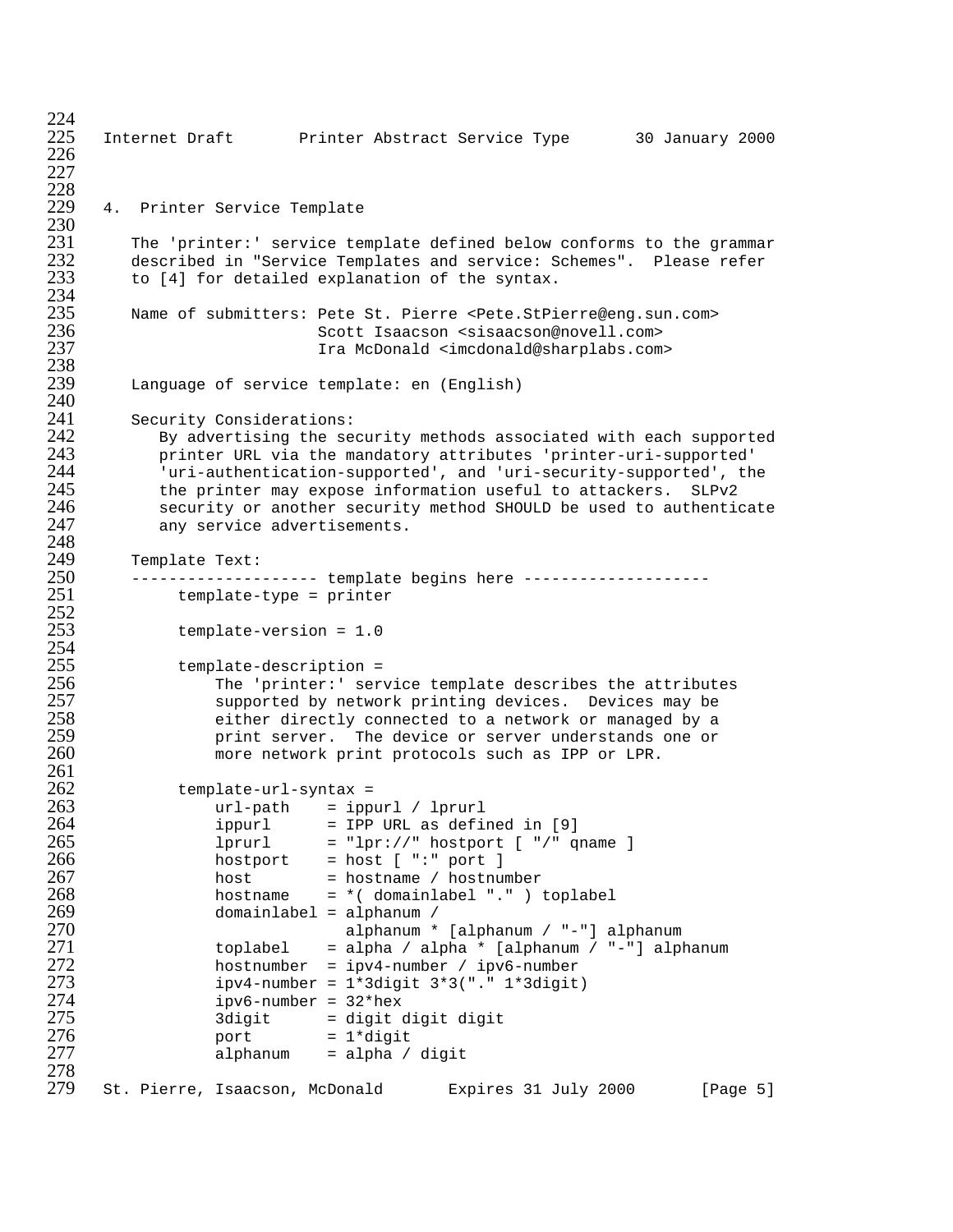$\frac{280}{281}$  Internet Draft Printer Abstract Service Type 30 January 2000 282<br>283 alpha = "a" / "b" / "c" / "d" / "e" / "f" / "g" / "h" / "i" / "j" / "k" / "l" / "m" / "n" / "o" / "p" / "q" / "r" / "s" / "t" / "u" / "v" / "w" / "x" / "y" / "z" / "A" / "B" / "C" / "D" / "E" / "F" / "G" / י יצו יי יו די יו די יו די יו די יו די יו די לא האט א 1882.<br>289 - משוי יו די יו די יו די יו די יו די יו די יו די יו די יו די יו די יו די יו די יו די יו די יו די יו די יו<br>289 - יו די יו די יו די יו די יו די יו די יו די יו "O" / "P" / "Q" / "R" / "S" / "T" / "U" / . "290 / "V" / "W" / "X" / "Y" / "Z"<br>291 / ∴aiqit / = "0" / "1" / "2" / "3" / "4" digit = "0" / "1" / "2" / "3" / "4" / "5" / "6" / "7" / "8" / "9" printer-uri-supported = STRING L # REQUIRED for all registrations by conforming SLP SAs # IPP 'printer-uri-supported' # The ORDERED list of URI supported by this printer, # correlated with 'uri-authentication-supported' values # and correlated with 'uri-security-supported' values. # Each list member (including the last) is delimited by '>'. # For example: # 'lpr://foo.com> ipp://bar.com>' 303<br>304 uri-authentication-supported = STRING L # REQUIRED for all registrations by conforming SLP SAs # IPP 'uri-authentication-supported' # The ORDERED list of authentication supported for each URI # specified in 'printer-uri-supported' for this printer. # Each list member (including the last) is delimited by '>'. # For example: # 'none> basic> certificate>' # (see example of 'printer-uri-supported' above). # Legal values include # 'none' (no authentication for this URI) # 'requesting-user-name' (from operation request) # 'basic' (HTTP/1.1 Basic, RFC 2617) # 'digest' (HTTP/1.1 Basic, RFC 2617) # 'certificate' (from certificate) # per IPP Model [3] (extensions MAY also be used). # URI that do not support authentication SHALL specify  $\qquad$   $\qquad$   $\qquad$   $\qquad$   $\qquad$   $\qquad$   $\qquad$   $\qquad$   $\qquad$   $\qquad$   $\qquad$   $\qquad$   $\qquad$   $\qquad$   $\qquad$   $\qquad$   $\qquad$   $\qquad$   $\qquad$   $\qquad$   $\qquad$   $\qquad$   $\qquad$   $\qquad$   $\qquad$   $\qquad$   $\qquad$   $\qquad$   $\qquad$   $\qquad$   $\qquad$   $\qquad$   $\qquad$   $\qquad$   $\qquad$   $\qquad$ 322<br>323 uri-security-supported = STRING L # REQUIRED for all registrations by conforming SLP SAs # IPP 'uri-security-supported' # The ORDERED list of security supported for each URI # specified in 'printer-uri-supported' for this printer. # Each list member (including the last) is delimited by '>'. # For example: # 'none> tls>' # (see example of 'printer-uri-supported' above). # Legal values include # 'none' (no security for this URI) 334<br>335 St. Pierre, Isaacson, McDonald Expires 31 July 2000 [Page 6]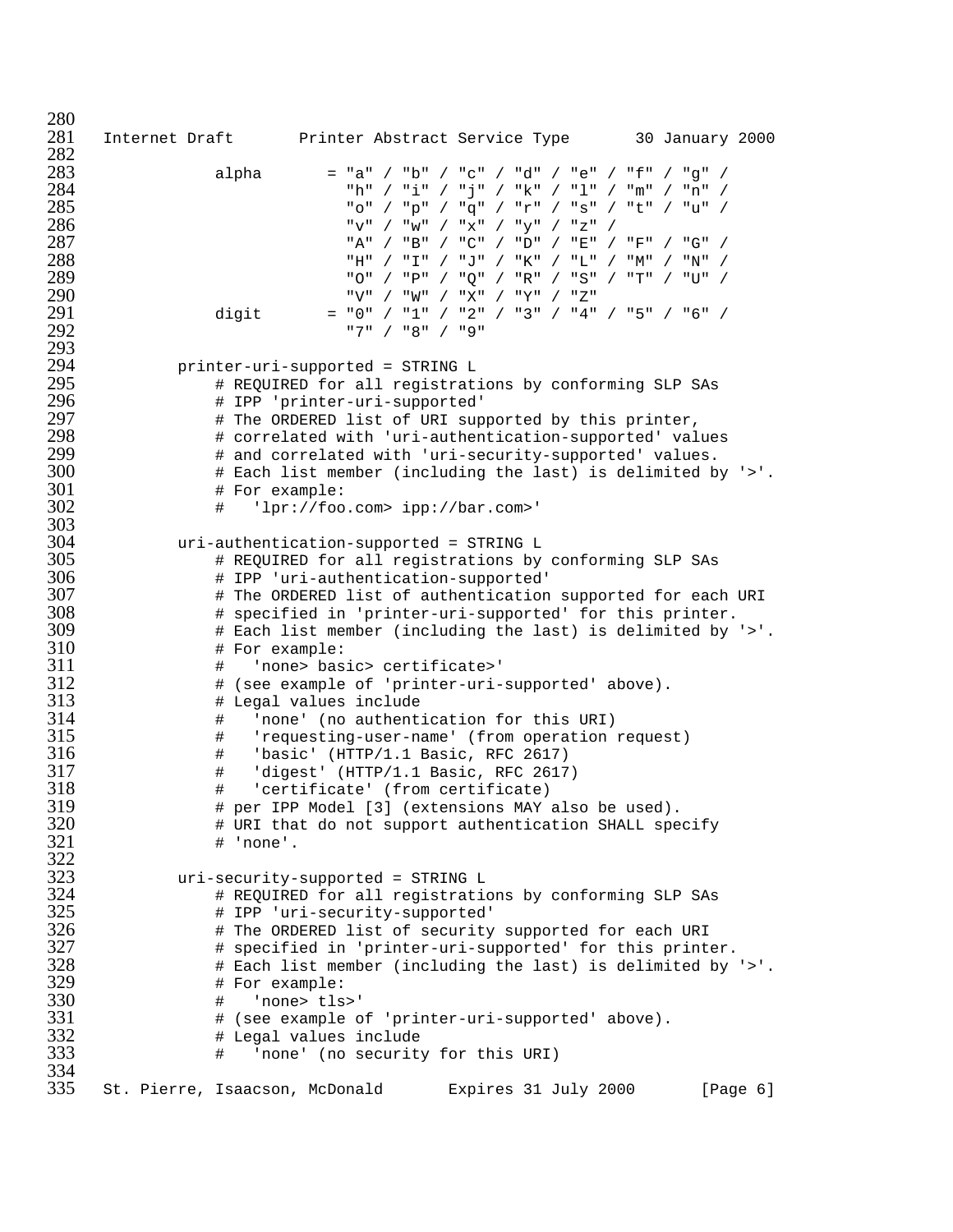336<br>337 Internet Draft Printer Abstract Service Type 30 January 2000 338<br>339 # 'ssl3' (Netscape SSL3) # 'tls' (IETF TLS/1.0, RFC 2246) # per IPP Model [3] (extensions MAY also be used). # URI that do not support security SHALL specify # 'none'. 344<br>345 printer-name = STRING # REQUIRED for all registrations by conforming SLP SAs # IPP 'printer-name' # The site-specific administrative name of this printer, # in the language in 'natural-language-configured'. # This name MAY be the last part of the printer's URI or it # MAY be completely unrelated. # This name MAY contain characters that are not allowed in a # conventional URI (which conforms to RFC 2396). # If this printer information is not known to the SLP SA, # then this attribute SHALL be set to 'unknown'. # This attribute SHOULD be static (time of registration) # and SHOULD NOT be dynamically refreshed (subsequently). 358<br>359 printer-location = STRING O unknown # IPP 'printer-location' # The physical location of this printer, # in the language in 'natural-language-configured'. # A free form description of this printer's physical # location, for example: # 'Orlando office, 2nd floor, near the fire escape' # If this printer information is not known to the SLP SA, # then this attribute SHALL be set to 'unknown'. # However, it is STRONGLY RECOMMENDED that this attribute # be supported and that it be set to a meaningful value so # that users can determine this printer's physical location  $\qquad$  # for printer selection (before print job submission) and<br> $373$   $\qquad$  # for output collection (after print job completion). # for output collection (after print job completion). 374<br>375 printer-info = STRING O unknown # IPP 'printer-info' # Additional descriptive information on this printer, # in the language in 'natural-language-configured'. # A free form string that may contain any site-specific # descriptive information about this printer.  $\qquad$  # If this printer information is not known to the SLP SA,  $383$   $\qquad$  # then this attribute SHALL be set to 'unknown'. # then this attribute SHALL be set to 'unknown'. 384<br>385 printer-more-info = STRING L O unknown # IPP 'printer-more-info'  $\qquad$  # A URI used to obtain more information about this specific<br> $389$   $\qquad$  # printer. For example, this could be an 'http:' URI # printer. For example, this could be an 'http:' URI 390<br>391 St. Pierre, Isaacson, McDonald Expires 31 July 2000 [Page 7]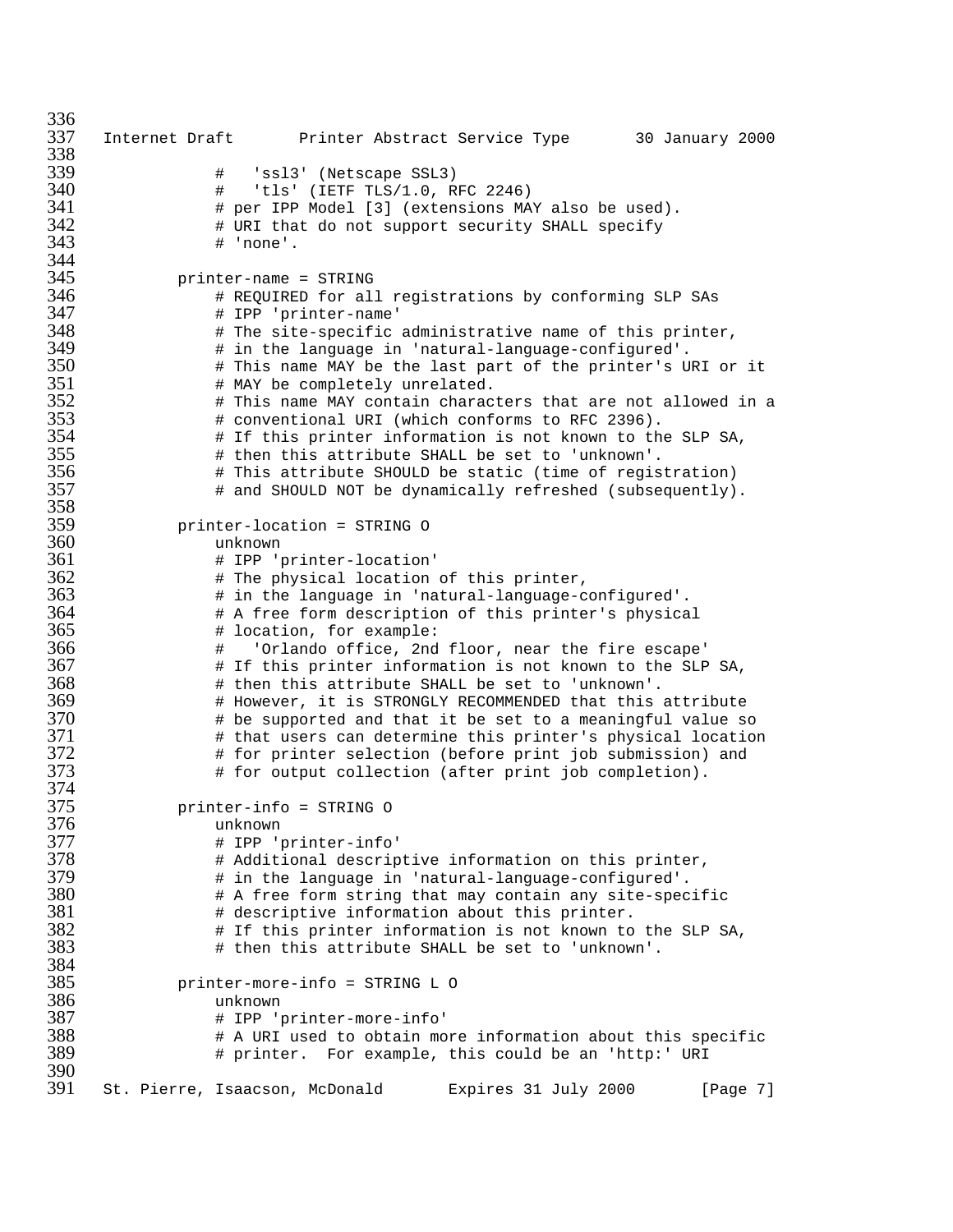392<br>393 393 Internet Draft Printer Abstract Service Type 30 January 2000 394<br>395 395 # referencing an HTML page accessible to a Web Browser. 396 # The information obtained from this URI is intended for 397 # end user consumption.  $398$   $\qquad$  # If this printer information is not known to the SLP SA,<br> $399$   $\qquad$  # then this attribute SHALL be set to 'unknown'. # then this attribute SHALL be set to 'unknown'.  $\frac{400}{401}$ 401 printer-make-and-model = STRING O<br>402 unknown 402 unknown<br>403 # IPP '1 # IPP 'printer-make-and-model' 404 **#** The manufacturer, make, and model of this printer, 405 # a simple text string defined by the manufacturer, 406  $\#$  in the language in 'natural-language-configured'.<br>407  $\#$  If this printer information is not known to the S 407  $\#$  If this printer information is not known to the SLP SA,<br>408  $\#$  then this attribute SHALL be set to 'unknown'. # then this attribute SHALL be set to 'unknown'. 409<br>410 410 ipp-versions-supported = STRING L M O<br>411 mone 411 none<br>412 # IPI 412 # IPP 'ipp-versions-supported'<br>413 # The unordered list of 'major 413  $\#$  The unordered list of 'major.minor' IPP versions<br>414  $\#$  supported by this printer or 'none'. 414 # supported by this printer or 'none'. 415 # For example:<br>416 # '1.0, 1.1' 416 # '1.0, 1.1' 417 # Legal values include 'none', '1.0', and '1.1', 418 # per IPP Model [3] (extensions MAY also be used). 419  $\#$  If this printer information is not known to the SLP SA,<br>420  $\#$  then this attribute SHALL be set to 'none'. # then this attribute SHALL be set to 'none'. 421 422 multiple-document-jobs-supported = STRING L O 423 unknown 424 # IPP 'multiple-document-jobs-supported' 425  $+$  Indicates whether this printer supports more than one<br>426  $+$  document per job. 426 # document per job. 427 # This template attribute is an extended boolean. 428 # If this printer information is not known to the SLP SA, 429 # then this attribute SHALL be set to 'unknown'. unknown, true, false 431<br>432 432 charset-configured = STRING L O<br>433 utf-8 433 utf-8<br>434 # IPP 434 # IPP 'charset-configured'  $435$   $\qquad$  # The configured charset in which error and status messages<br> $436$   $\qquad$  # will be generated (by default) by this printer. 436  $\quad$  # will be generated (by default) by this printer.<br>437  $\quad$  # Also, a possible charset for printer string att: 437 # Also, a possible charset for printer string attributes 438  $+$  set by operator, system administrator, or manufacturer.<br>439  $+$  For example:  $439$   $\text{#}$  For example:<br> $440$   $\text{#}$   $\text{``}$ utf-8' (I 440 # 'utf-8' (ISO 10646/Unicode) or 'iso-8859-1' (Latin1) 441 # Legal values of charset tags (names/aliases) come from 442 # the IANA Registry of Coded Character Sets [6] and 443 # the '(preferred MIME name)' SHALL be used as the tag. 444 # For coherence with IPP Model [3], charset tags in this # attribute SHALL be lowercase normalized. 446<br>447 St. Pierre, Isaacson, McDonald Expires 31 July 2000 [Page 8]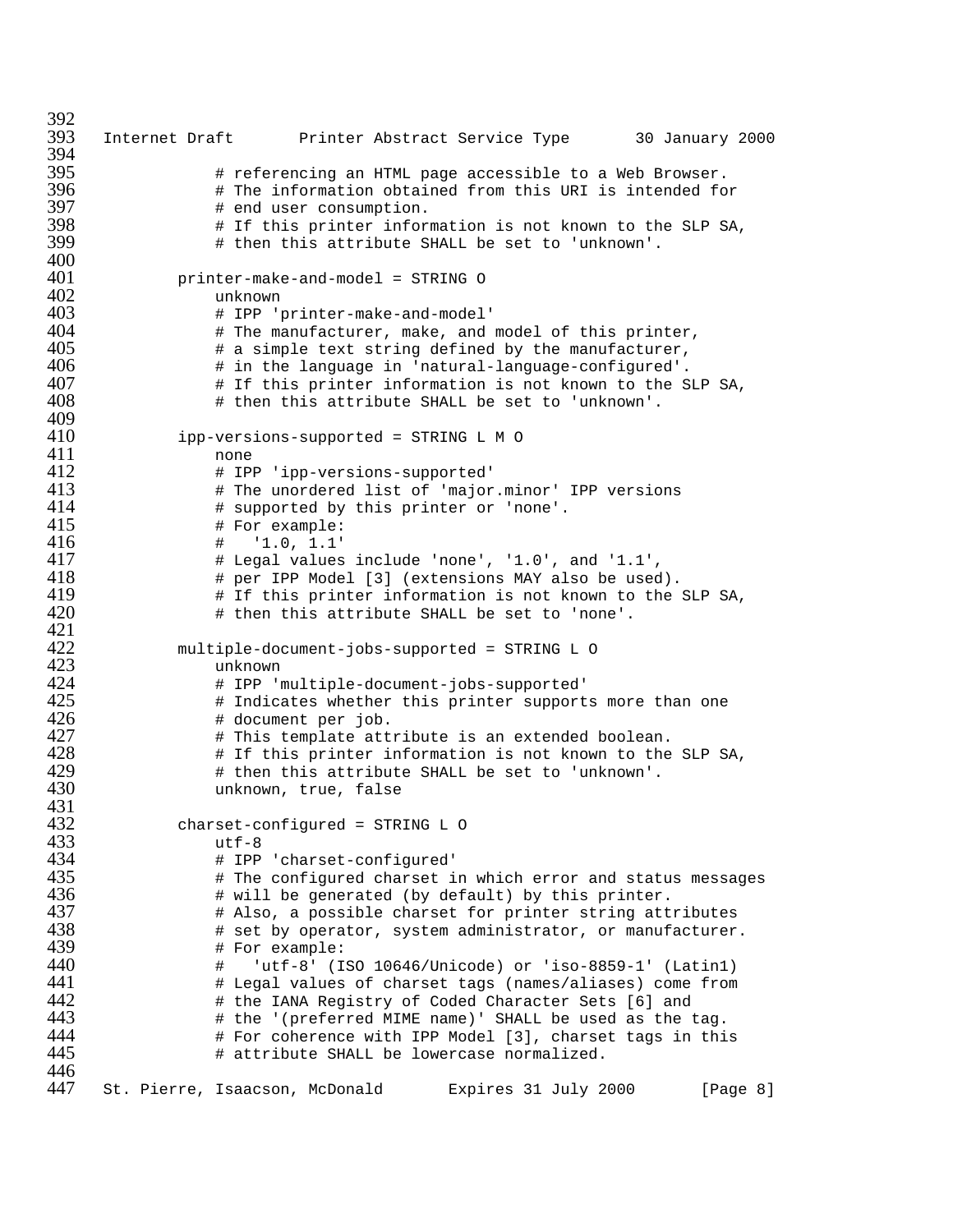448<br>449 Internet Draft Printer Abstract Service Type 30 January 2000  $\#$  This attribute SHOULD be static (time of registration)<br>452  $\#$  and SHOULD NOT be dynamically refreshed (subsequently) # and SHOULD NOT be dynamically refreshed (subsequently). 453<br>454 454 charset-supported = STRING L M O<br>455 utf-8 utf-8<br> $456$   $\text{# IPP}$  # IPP 'charset-supported'  $\quad$  # The possible charsets in which error and status messages<br>458  $\quad$  # may be generated (if requested) by this printer.  $\qquad$  # may be generated (if requested) by this printer.<br>459  $\qquad$  # Also, the possible charsets for printer string a # Also, the possible charsets for printer string attributes # set by operator, system administrator, or manufacturer. 461 # For example: # 'utf-8' (ISO 10646/Unicode) or 'iso-8859-1' (Latin1) # Legal values of charset tags (names/aliases) come from # the IANA Registry of Coded Character Sets [6] and # the '(preferred MIME name)' SHALL be used as the tag. # This attribute SHALL include the value 'utf-8', per # RFC 2277, 'IETF Policy on Charsets and Languages' [12]. # For coherence with IPP Model [3], charset tags in this # attribute SHALL be lowercase normalized. 470<br>471 natural-language-configured = STRING L # REQUIRED for all registrations by conforming SLP SAs # IPP 'natural-language-configured' # The configured language in which error and status messages # will be generated (by default) by this printer. # Also, a possible language for printer string attributes # set by operator, system administrator, or manufacturer. # Also, the (declared) language of the 'printer-name', # 'printer-location', 'printer-info', and # 'printer-make-and-model' attributes of this printer. 481 # For example:<br>482 # 'en-us' (U # 'en-us' (US English) or 'fr-fr' (French in France) # Legal values of language tags conform to RFC 1766 # 'Tags for the Identification of Languages' [5]. # For coherence with IPP Model [3], language tags in this # attribute SHALL be lowercase normalized. # This attribute SHOULD be static (time of registration) # and SHOULD NOT be dynamically refreshed (subsequently). 489<br>490 natural-language-supported = STRING L M # REQUIRED for all registrations by conforming SLP SAs # IPP 'generated-natural-language-supported' # The possible languages in which error and status messages # may be generated (if requested) by this printer.  $\#$  Also, the possible languages for printer string attributes<br>496  $\#$  set by operator, system administrator, or manufacturer. # set by operator, system administrator, or manufacturer. # For example: # 'en-us' (US English) or 'fr-fr' (French in France) # Legal values of language tags conform to RFC 1766 # 'Tags for the Identification of Languages' [5]. # For coherence with IPP Model [3], language tags in this 502<br>503 St. Pierre, Isaacson, McDonald Expires 31 July 2000 [Page 9]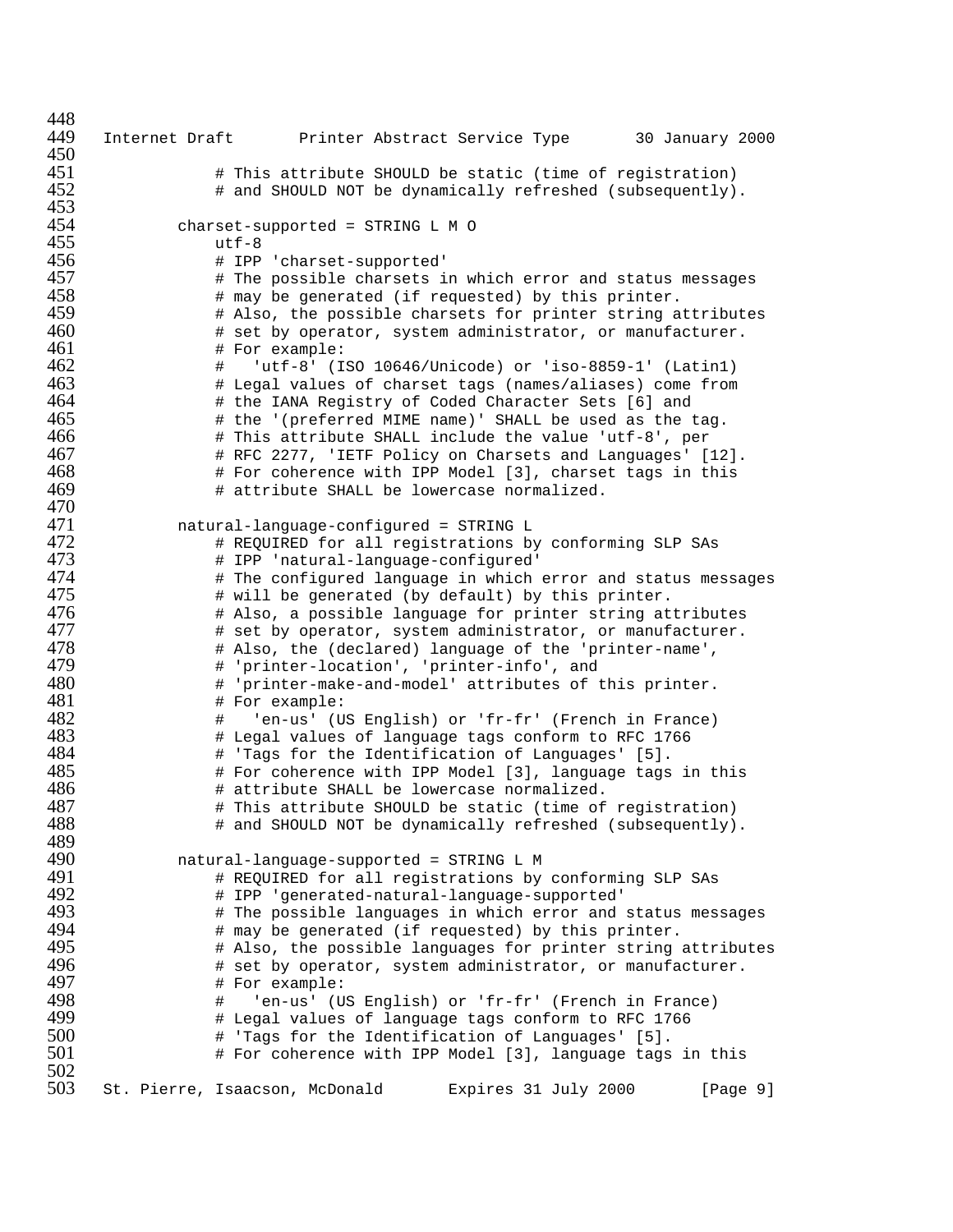```
504<br>505
     505 Internet Draft Printer Abstract Service Type 30 January 2000
506<br>507
                # attribute SHALL be lowercase normalized.
508
509 document-format-supported = STRING L M
510 # REQUIRED for all registrations by conforming SLP SAs
511 # IPP 'document-format-supported'
512 # The possible document formats in which data may be
513 # interpreted and printed by this printer.
                # Legal values of document formats (MIME types) come from
515 # the IANA Registry of Internet Media Types [11].<br>516 # If this printer information is not known to the
                # If this printer information is not known to the SLP SA,
517 # then this attribute SHALL be set to 'unknown'.
518<br>519
519 color-supported = STRING L O
520 unknown
521 # IPP 'color-supported'
522 # Indicates whether this printer is capable of any type of 523 # color printing at all, including highlight color.
523 # color printing at all, including highlight color.
524 # This template attribute is an extended boolean.
525 \qquad # If this printer information is not known to the SLP SA,<br>526 \qquad # then this attribute SHALL be set to 'unknown'.
526 # then this attribute SHALL be set to 'unknown'.
                unknown, true, false
528<br>529
529 compression-supported = STRING L M
530 # REQUIRED for all registrations by conforming SLP SAs
531 # IPP 'compression-supported'
532 # The unordered list of compression algorithms supported<br>533 # by this printer.
533 # by this printer.
534 # For example:
535 # 'deflate, gzip'
536 # Legal values include
537 # 'none'
538 # 'deflate' (public domain ZIP)<br>539 # 'qzip' (GNU ZIP)
539 # 'gzip' (GNU ZIP)
540 # 'compress' (UNIX)
541 # per IPP Model [3] (extensions MAY also be used).
542 # If this printer information is not known to the SLP SA,
                # then this attribute SHALL be set to 'none'.
544
545 pages-per-minute = INTEGER O
546 -1<br>547 +1547 # IPP 'pages-per-minute'
548 # The nominal number of pages per minute which may be
549 # output by this printer (e.g., simplex, black-and-white).
550 # This attribute is informative, NOT a service guarantee.
551 \# Typically, it is the value used in marketing literature<br>552 \# to describe this printer.
552 # to describe this printer.
553 # A value of '-1' indicates unknown.
554 # If this printer information is not known to the SLP SA,
                # then this attribute SHALL be set to '-1'.
556<br>557
            557 pages-per-minute-color = INTEGER O
558<br>559
     559 St. Pierre, Isaacson, McDonald Expires 31 July 2000 [Page 10]
```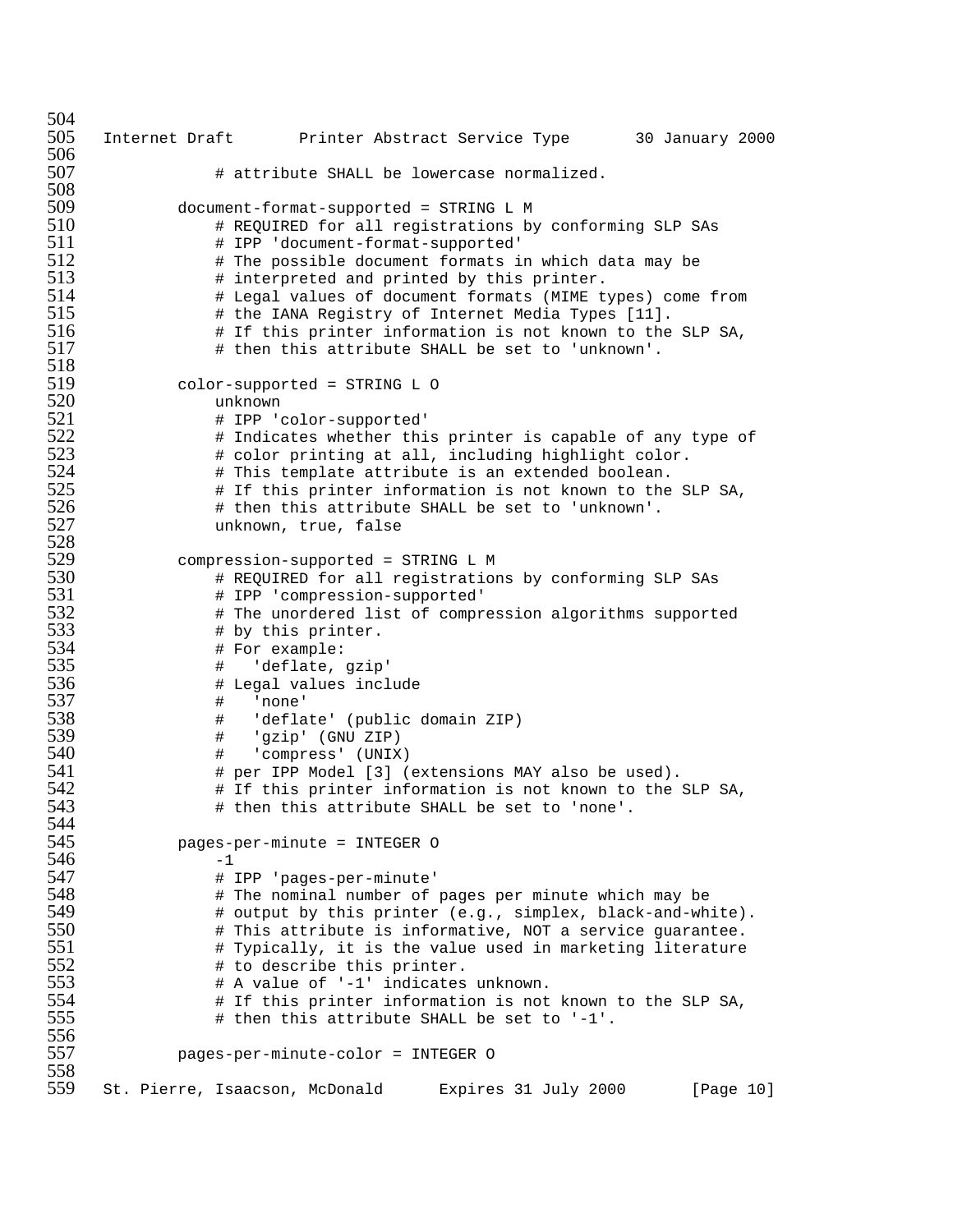```
560<br>561
      561 Internet Draft Printer Abstract Service Type 30 January 2000
562
563 -1<br>564 *564 # IPP 'pages-per-minute-color'
565 # The nominal number of color pages per minute which may be
566 # output by this printer (e.g., simplex, color).
567 # This attribute is informative, NOT a service guarantee.
568 \# Typically, it is the value used in marketing literature<br>569 \# to describe this printer.
569 # to describe this printer.
                  # A value of '-1' indicates unknown.
571 Example 12 # If this printer information is not known to the SLP SA,
572 \text{#} then this attribute SHALL be set to '-1'.
573
574 finishings-supported = STRING L M O<br>575 none
575 none<br>576 # IP:
576 # IPP 'finishings-supported'
577 # The possible finishing operations supported by this
578 # printer.
579 # Legal values of finishings are defined in IPP Model [3].
580 # If this printer information is not known to the SLP SA,
581 # then this attribute SHALL be set to 'none'.
582 none, staple, punch, cover, bind,
583 saddle-stitch, edge-stitch,
584 staple-top-left, staple-bottom-left,
585 staple-top-right, staple-bottom-right,
586 edge-stitch-left, edge-stitch-top,
587 edge-stitch-right, edge-stitch-bottom,<br>588 staple-dual-left, staple-dual-top,
588 staple-dual-left, staple-dual-top,
                  staple-dual-right, staple-dual-bottom
590<br>591
             591 number-up-supported = INTEGER M O
592 1<br>593 \frac{1}{1}593 # IPP 'number-up-supported'
594 # The possible numbers of print-stream pages to impose
595 # upon a single side of an instance of a selected
596 # medium.
597 # Legal values of this attribute include 1, 2, and 4 [3].
598 # Implementations may support other values.
                  # If this printer information is not known to the SLP SA,
600 \qquad \qquad \qquad \qquad \qquad \qquad \qquad \qquad \qquad \qquad \qquad \qquad \qquad \qquad \qquad \qquad \qquad \qquad \qquad \qquad \qquad \qquad \qquad \qquad \qquad \qquad \qquad \qquad \qquad \qquad \qquad \qquad \qquad \qquad \qquad \qquad601<br>602
              sides-supported = STRING L M O
603 one-sided
604 # IPP 'sides-supported'
605 # (Compare with Salutation 'duplex-mode')
606 # The number of impression sides (one or two) and the 607 # two-sided impression rotations supported by this pr
607 # two-sided impression rotations supported by this printer.<br>608 # Salutation 'simplex' == IPP 'one-sided'
608 # Salutation 'simplex' == IPP 'one-sided'
                  # Salutation 'duplex' == IPP 'two-sided-long-edge'
610 # Salutation 'tumble' == IPP 'two-sided-short-edge'
611 + If this printer information is not known to the SLP SA,<br>612 + then this attribute SHALL be set to 'one-sided'.
612 # then this attribute SHALL be set to 'one-sided'.
                  613 one-sided, two-sided-long-edge, two-sided-short-edge
614<br>615615 St. Pierre, Isaacson, McDonald Expires 31 July 2000 [Page 11]
```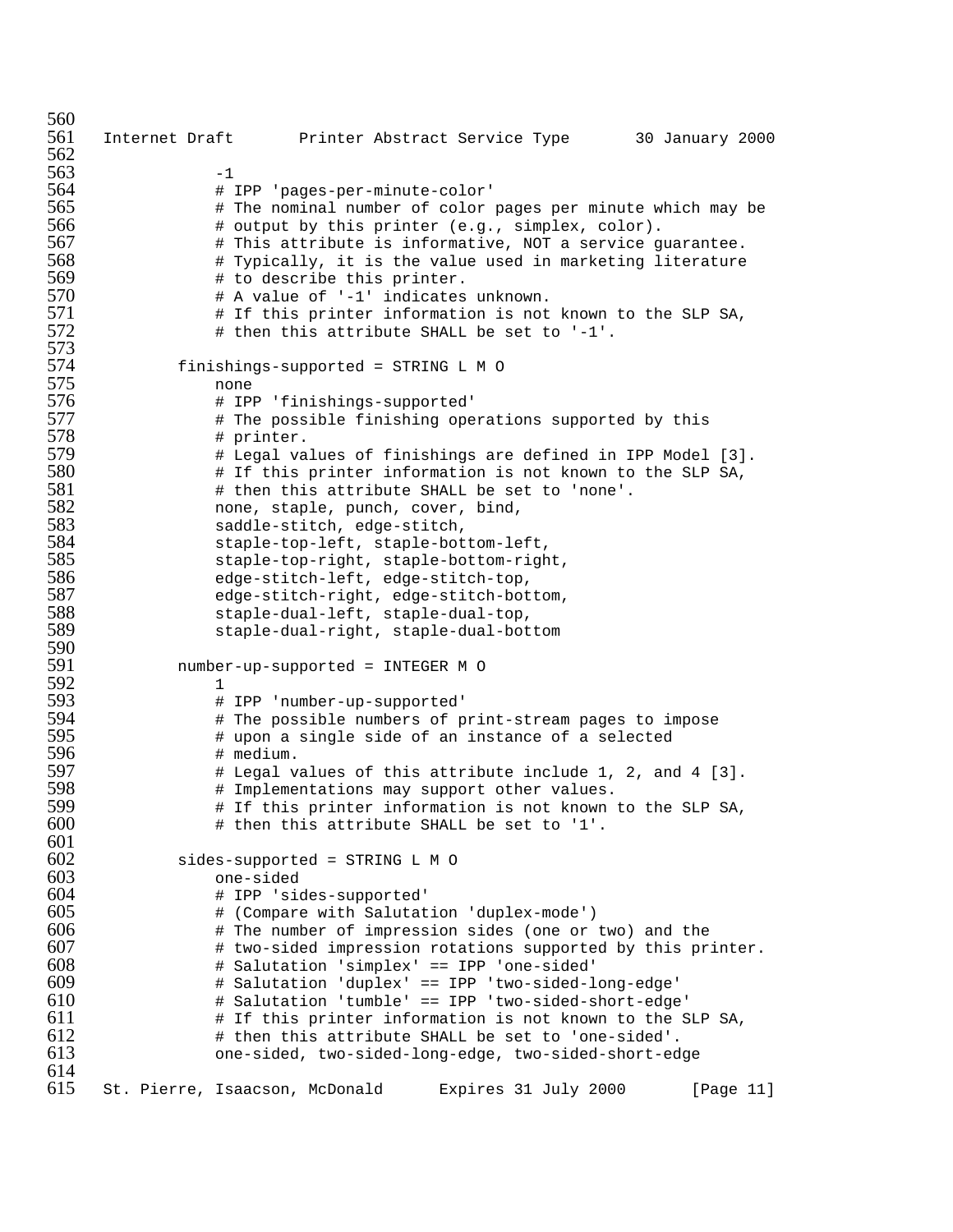| 616        |                                                              |                                      |                                                                                                                  |           |
|------------|--------------------------------------------------------------|--------------------------------------|------------------------------------------------------------------------------------------------------------------|-----------|
| 617        | Internet Draft Frinter Abstract Service Type 30 January 2000 |                                      |                                                                                                                  |           |
| 618        |                                                              |                                      |                                                                                                                  |           |
| 619        |                                                              |                                      |                                                                                                                  |           |
| 620        | media-supported = STRING L M O                               |                                      |                                                                                                                  |           |
| 621        | unknown                                                      |                                      |                                                                                                                  |           |
| 622<br>623 |                                                              |                                      | # IPP 'media-supported' - only the standard keyword values                                                       |           |
| 624        |                                                              |                                      | # The standard names/types/sizes (and optional color                                                             |           |
| 625        |                                                              |                                      | # suffixes) of the media supported by this printer.<br># The values specified are NOT localized according to the |           |
| 626        |                                                              |                                      | # value of 'natural-language-configured', but are in a                                                           |           |
| 627        |                                                              |                                      | # fixed language of 'en-us' (US English). For example:                                                           |           |
| 628        | #                                                            |                                      | 'iso-a4' or 'envelope' or 'na-letter-white'                                                                      |           |
| 629        |                                                              |                                      | # Legal values of this attribute conform to ISO 10175                                                            |           |
| 630        |                                                              |                                      | # 'Document Printing Application (DPA)' [10] and                                                                 |           |
| 631        |                                                              |                                      | # any IANA registered extensions, per IPP Model [3].                                                             |           |
| 632        |                                                              |                                      | # If this printer information is not known to the SLP SA,                                                        |           |
| 633        |                                                              |                                      | # then this attribute SHALL be set to 'unknown'.                                                                 |           |
| 634        |                                                              |                                      |                                                                                                                  |           |
| 635        | media-local-supported = STRING M O                           |                                      |                                                                                                                  |           |
| 636        | unknown                                                      |                                      |                                                                                                                  |           |
| 637        |                                                              |                                      | # IPP 'media-supported' - only site-specific name values                                                         |           |
| 638        |                                                              |                                      | # Site-specific names of media supported by this printer,                                                        |           |
| 639        |                                                              |                                      | # in the language in 'natural-language-configured'.                                                              |           |
| 640        | # For example:                                               |                                      |                                                                                                                  |           |
| 641<br>642 | $\#$                                                         |                                      | 'purchasing-form' (site-specific name)                                                                           |           |
| 643        |                                                              |                                      | # as opposed to (in 'media-supported' above):                                                                    |           |
| 644        | #                                                            |                                      | 'na-letter' (standard keyword from ISO 10175 [10]).<br># If this printer information is not known to the SLP SA, |           |
| 645        |                                                              |                                      | # then this attribute SHALL be set to 'unknown'.                                                                 |           |
| 646        |                                                              |                                      |                                                                                                                  |           |
| 647        | printer-resolution-supported = STRING L M O                  |                                      |                                                                                                                  |           |
| 648        | unknown                                                      |                                      |                                                                                                                  |           |
| 649        |                                                              | # IPP 'printer-resolution-supported' |                                                                                                                  |           |
| 650        |                                                              |                                      | # (Compare with 'printer-uri-supported' in this template)                                                        |           |
| 651        |                                                              |                                      | # The unordered list of resolutions supported for printing                                                       |           |
| 652        |                                                              | # documents by this printer.         |                                                                                                                  |           |
| 653        |                                                              |                                      | # Each resolution supported is a string with 3 fields:                                                           |           |
| 654        |                                                              |                                      | # 1) Crossfeed direction resolution (positive integer)                                                           |           |
| 655        |                                                              |                                      | # 2) Feed direction resolution (positive integer)                                                                |           |
| 656        |                                                              |                                      | # 3) Resolution unit (enumerated value - see below)                                                              |           |
| 657<br>658 |                                                              |                                      | # Each resolution field is delimited by '>', for example:                                                        |           |
| 659        | #                                                            |                                      | '300> 300> dpi>, 600> 600> dpi>'                                                                                 |           |
| 660        | #<br>#                                                       | 'dpi' (dots per inch)                | Legal values of resolution unit are                                                                              |           |
| 661        | #                                                            | 'dpcm' (dots per centimeter)         |                                                                                                                  |           |
| 662        |                                                              |                                      | # per IPP Model [3] (extensions SHOULD NOT be used).                                                             |           |
| 663        |                                                              |                                      | # This attribute is derived from the Printer MIB [7].                                                            |           |
| 664        |                                                              |                                      | # If this printer information is not known to the SLP SA,                                                        |           |
| 665        |                                                              |                                      | # then this attribute SHALL be set to 'unknown'.                                                                 |           |
| 666        |                                                              |                                      |                                                                                                                  |           |
| 667        | print-quality-supported = STRING L M O                       |                                      |                                                                                                                  |           |
| 668        | unknown                                                      |                                      |                                                                                                                  |           |
| 669        |                                                              | # IPP 'print-quality-supported'      |                                                                                                                  |           |
| 670        |                                                              |                                      |                                                                                                                  |           |
| 671        | St. Pierre, Isaacson, McDonald                               |                                      | Expires 31 July 2000                                                                                             | [Page 12] |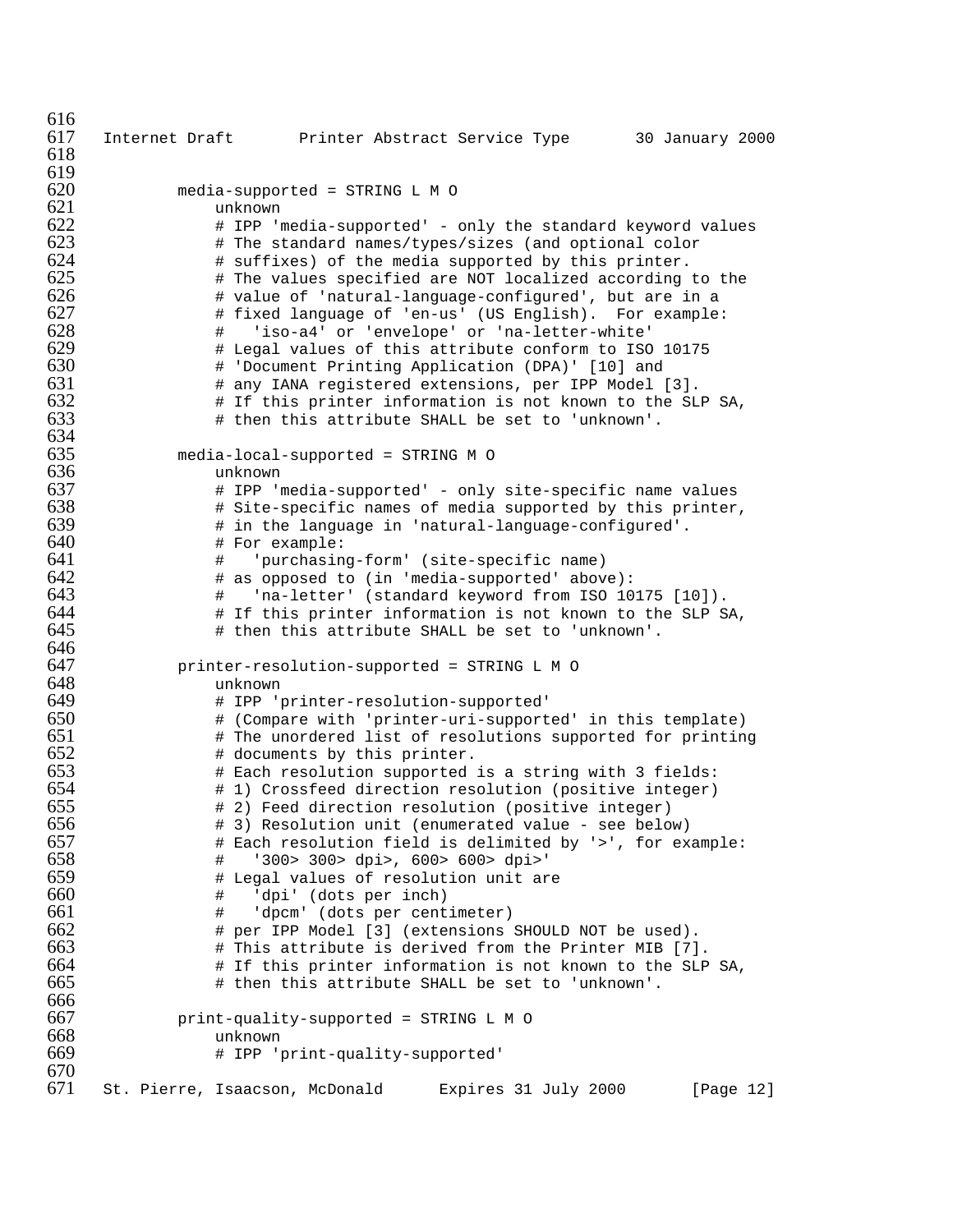672<br>673 Internet Draft Printer Abstract Service Type 30 January 2000 674<br>675  $\qquad$  # The unordered list of print qualities supported for  $676$   $\qquad$  # printing documents on this printer.<br> $677$   $\qquad$  # For example: # For example: # 'draft, normal' # Legal values are defined in IPP Model [3].  $+$  If this printer information is not known to the SLP SA,<br>681  $+$  then this attribute SHALL be set to 'unknown'.  $\#$  then this attribute SHALL be set to 'unknown'.<br> $682$  unknown, draft, normal, high unknown, draft, normal, high job-priority-supported = INTEGER O 1 # IPP 'job-priority-supported' # (Compare with Salutation 'priority-levels-supported') # Indicates the number of job priority levels supported. # An IPP conformant printer which supports job priority **Exay # must always support a full range of priorities from**<br>691 **H** '1' to '100' (to ensure consistent behavior), there  $\#$  '1' to '100' (to ensure consistent behavior), therefore<br> $692$   $\#$  this template attribute describes the 'granularity'.  $\qquad$  # this template attribute describes the 'granularity'.<br> $693$   $\qquad$  # Legal values of this attribute are from '1' to '100' # Legal values of this attribute are from '1' to '100'. # If this printer information is not known to the SLP SA, # then this attribute SHALL be set to '1'. 696<br>697 copies-supported = INTEGER O  $-1$ <br> $699$   $*$  # IPP 'copies-supported' # The maximum number of copies of a document # that may be printed as a single job. # A value of '0' indicates no maximum limit. # A value of '-1' indicates unknown.  $\qquad$  # If this printer information is not known to the SLP SA,<br> $705$   $\qquad$  # then this attribute SHALL be set to '-1'. # then this attribute SHALL be set to '-1'. job-k-octets-supported = INTEGER O  $-1$ <br> $709$   $\qquad \qquad \frac{1}{1}$  # IPP 'job-k-octets-supported'  $\#$  The maximum size in kilobytes (1,024 octets actually)<br> $711$   $\#$  incoming print job that this printer will accept. # incoming print job that this printer will accept.<br> $712$  # A value of '0' indicates no maximum limit. # A value of '0' indicates no maximum limit. # A value of '-1' indicates unknown.  $\#$  If this printer information is not known to the SLP SA,<br> $715$   $\#$  then this attribute SHALL be set to '-1'. # then this attribute SHALL be set to '-1'. printer-current-operator = STRING M O 718 unknown<br>719 # Print # Printer MIB 'prtGeneralCurrentOperator' # The name of the current human operator responsible for  $\qquad$  # operating this printer. It is suggested that this string<br> $722$   $\qquad$  # include information that would enable other humans to  $\qquad$  # include information that would enable other humans to  $723$   $\qquad$  # reach the operator, such as a phone number. # reach the operator, such as a phone number.  $\qquad$  # If this printer information is not known to the SLP SA,<br> $725$   $\qquad$  # then this attribute SHALL be set to 'unknown'. # then this attribute SHALL be set to 'unknown'. St. Pierre, Isaacson, McDonald Expires 31 July 2000 [Page 13]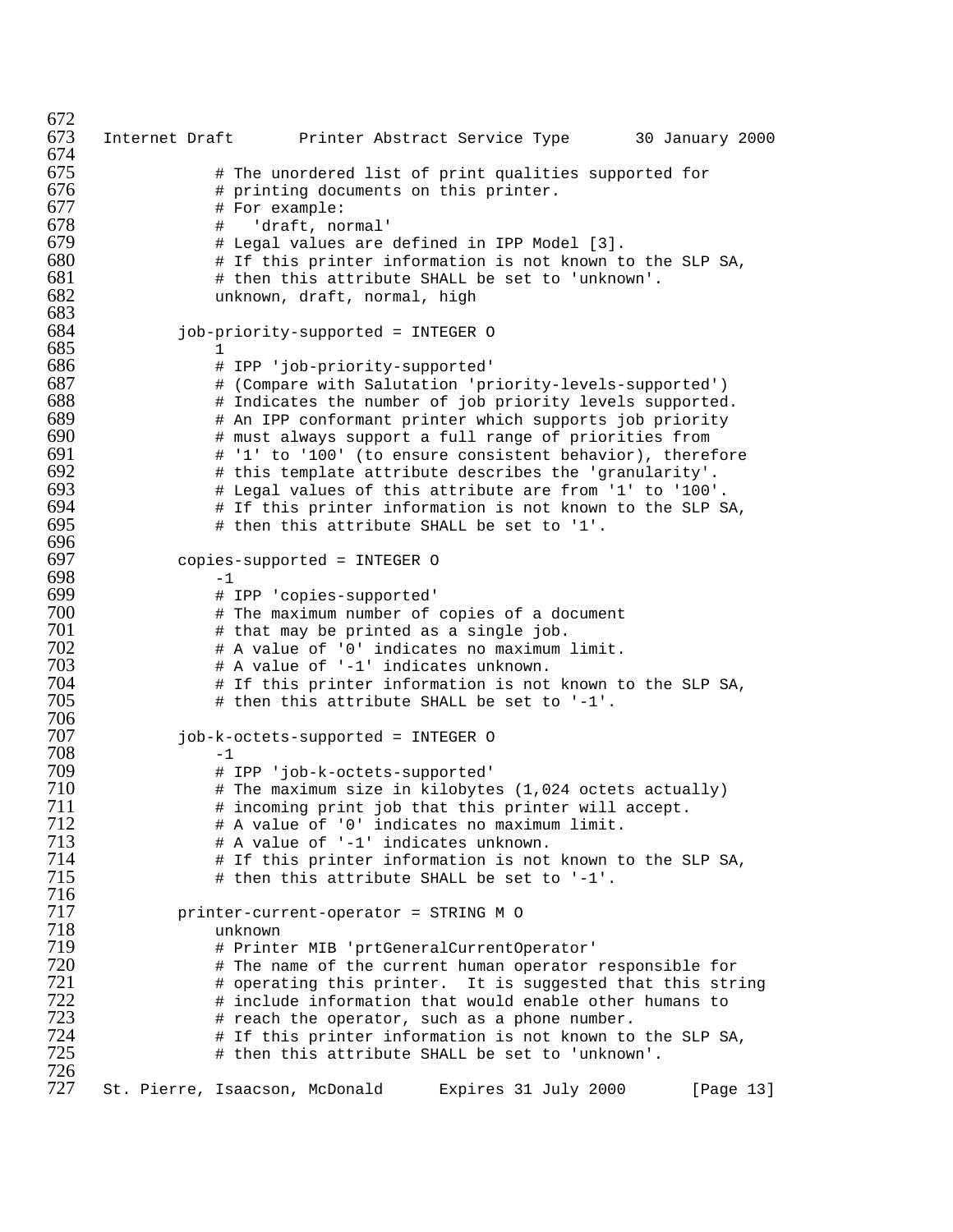Internet Draft Printer Abstract Service Type 30 January 2000 # This attribute SHOULD be static (time of registration) # and SHOULD NOT be dynamically refreshed (subsequently). printer-service-person = STRING M O unknown # Printer MIB 'prtGeneralServicePerson' # The name of the current service person responsible for  $\qquad$  # servicing this printer. It is suggested that this string<br> $739$   $\qquad$  # include information that would enable other humans to # include information that would enable other humans to **#** reach the service person, such as a phone number. **#** If this printer information is not known to the SLP SA, # then this attribute SHALL be set to 'unknown'. # This attribute SHOULD be static (time of registration) # and SHOULD NOT be dynamically refreshed (subsequently). 745<br>746 delivery-orientation-supported = STRING L O unknown # Printer MIB 'prtOutputPageDeliveryOrientation'  $\qquad$  # The possible delivery orientations of pages as they are<br> $750$   $\qquad$  # printed and ejected from this printer. # printed and ejected from this printer.  $\qquad$  # If this printer information is not known to the SLP SA,  $752$   $\qquad$  # then this attribute SHALL be set to 'unknown'. # then this attribute SHALL be set to 'unknown'. unknown, face-up, face-down stacking-order-supported = STRINGLMO unknown # Printer MIB 'prtOutputStackingOrder' # (Compare with Salutation 'paper-output')  $\qquad$  # The possible stacking order of pages as they are printed  $760$   $\qquad$  # and ejected from this printer. # and ejected from this printer. # If this printer information is not known to the SLP SA, # then this attribute SHALL be set to 'unknown'. unknown, first-to-last, last-to-first output-features-supported = STRINGLMO unknown # Printer MIB 'prtOutputFeaturesGroup' # (Compare with Salutation 'paper-output') # The possible output features supported by this printer. # 'bursting' == Printer MIB 'prtOutputBursting' # 'decollating' == Printer MIB 'prtOutputDecollating' # 'page-collating' == Printer MIB 'prtOutputPageCollated' # 'offset-stacking' == Printer MIB 'prtOutputOffestStacking'  $\qquad$   $\qquad$   $\qquad$   $\qquad$  If this printer information is not known to the SLP SA,  $775$   $\qquad$   $\qquad$   $\qquad$   $\qquad$   $\qquad$   $\qquad$   $\qquad$   $\qquad$   $\qquad$   $\qquad$   $\qquad$   $\qquad$   $\qquad$   $\qquad$   $\qquad$   $\qquad$   $\qquad$   $\qquad$   $\qquad$   $\qquad$   $\qquad$   $\q$  # then this attribute SHALL be set to 'unknown'. unknown, bursting, decollating, page-collating, offset-stacking 778<br>779 -------------------- template ends here ----------------------- 782<br>783 St. Pierre, Isaacson, McDonald Expires 31 July 2000 [Page 14]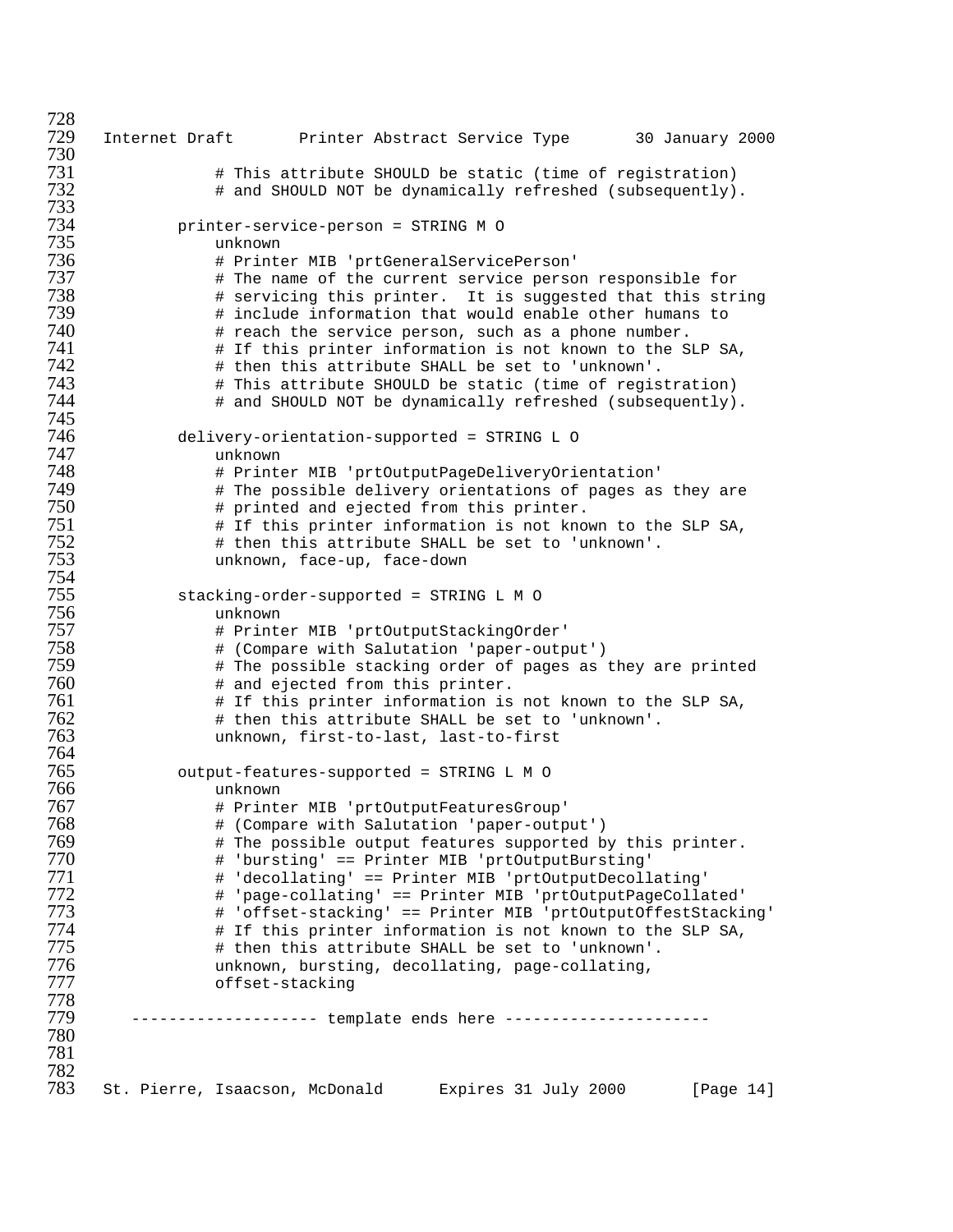784 Internet Draft Printer Abstract Service Type 30 January 2000 786 787 788 5. Summary of Required Attributes 790 791 Attributes are associated with 'service:' URLs in order to provide a 792 dynamic search capability to service location clients, not to burden<br>793 servers implementations during registrations. servers implementations during registrations. 794<br>795 795 A small subset (8) of the attributes defined in 'printer:' are REQUIRED in all compliant service registrations by SLP SAs: 797 798 SLP Required Attribute In the IPP Generic Directory Schema 799 ---------------------- ---------------------------- 800 printer-uri-supported r<br>801 uri-authentication-supported r 801 uri-authentication-supported r<br>802 uri-security-supported r 802 uri-security-supported r<br>803 printer-name r 803 printer-name r 804 natural-language-configured m (SLP enhancement) 805 natural-language-supported o (SLP enhancement) 806 document-format-supported r 807 compression-supported r 808 809 r RECOMMENDED - Appendix E 'Generic Directory Schema' IPP Model [3] 810 REQUIRED - SLP 'printer:' template 811 o OPTIONAL - Appendix E 'Generic Directory Schema' IPP Model [3] 812 REQUIRED - SLP 'printer:' template<br>813 m Missing - Appendix E 'Generic Direo 813 m Missing - Appendix E 'Generic Directory Schema' IPP Model [3]<br>814 REQUIRED - SLP 'printer:' template REQUIRED - SLP 'printer:' template 815 816  $\frac{817}{818}$ 5.1. Rationale for Required Attributes 819<br>820 820 'natural-language-configured' 821 - REQUIRED in SLP 'printer:' template to specify language tags for<br>822 - 'printer-name', 'printer-location', 'printer-info', and 822 'printer-name', 'printer-location', 'printer-info', and<br>823 'orinter-make-and-model' attributes; 823 'printer-make-and-model' attributes; 824 - missing in Appendix E 'Generic Directory Schema' of IPP Model [3],<br>825 - because the corresponding IPP attributes are language tagged in-band  $825$  because the corresponding IPP attributes are language tagged in-band  $826$  via the IPP 'textWithLanguage' syntax. via the IPP 'textWithLanguage' syntax. 827<br>828 828 'natural-language-supported' 829 - REQUIRED in SLP 'printer:' template to assist users in selecting<br>830 - appropriate printers; 830 appropriate printers;<br>831 – missing in Appendix - missing in Appendix E 'Generic Directory Schema' of IPP Model [3]. 832<br>833 833 All other REQUIRED SLP 'printer:' template attributes are RECOMMENDED in Appendix E 'Generic Directory Schema' IPP Model [3]. 835 836 837 838<br>839 839 St. Pierre, Isaacson, McDonald Expires 31 July 2000 [Page 15]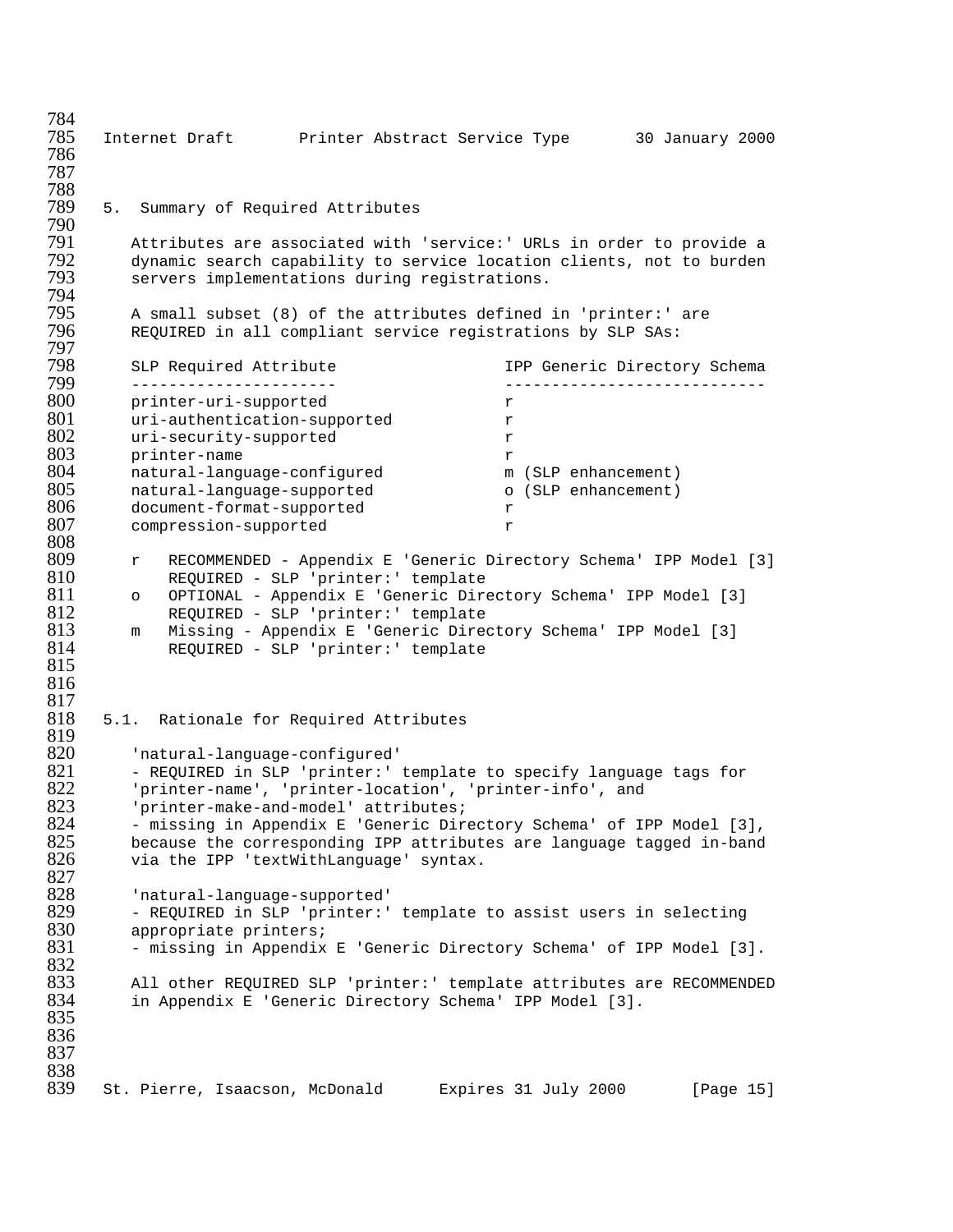| 840        |                                                                     |                                                                |         |                      |                              |
|------------|---------------------------------------------------------------------|----------------------------------------------------------------|---------|----------------------|------------------------------|
| 841        | Internet Draft                                                      | Printer Abstract Service Type                                  |         |                      | 30 January 2000              |
| 842        |                                                                     |                                                                |         |                      |                              |
| 843        |                                                                     |                                                                |         |                      |                              |
| 844        |                                                                     |                                                                |         |                      |                              |
| 845        | 6.<br>Summary of Optional Attributes                                |                                                                |         |                      |                              |
| 846        |                                                                     |                                                                |         |                      |                              |
| 847        | Many of the attributes defined in 'printer:' are OPTIONAL in all    |                                                                |         |                      |                              |
| 848        | compliant service registrations by SLP SAs:                         |                                                                |         |                      |                              |
| 849        |                                                                     |                                                                |         |                      |                              |
| 850        | SLP Optional Attribute                                              |                                                                |         |                      | IPP Generic Directory Schema |
| 851        | _______________________                                             |                                                                |         |                      | ____________________________ |
| 852        | printer-location                                                    |                                                                | r       |                      |                              |
| 853        | printer-info                                                        |                                                                | $\circ$ |                      |                              |
| 854        | printer-more-info                                                   |                                                                | $\circ$ |                      |                              |
| 855        | printer-make-and-model                                              |                                                                | r       |                      |                              |
| 856        | ipp-versions-supported                                              |                                                                | r       |                      |                              |
| 857        | multiple-document-jobs-supported                                    |                                                                | $\circ$ |                      |                              |
| 858        | charset-configured                                                  |                                                                | m       | (SLP enhancement)    |                              |
| 859        | charset-supported                                                   |                                                                | $\circ$ |                      |                              |
| 860        | color-supported                                                     |                                                                | r       |                      |                              |
| 861        | finishings-supported                                                |                                                                | r       |                      |                              |
| 862        | number-up-supported                                                 |                                                                | $\circ$ |                      |                              |
| 863        | sides-supported                                                     |                                                                | r       |                      |                              |
| 864        | media-supported                                                     |                                                                | r       |                      |                              |
| 865        | media-local-supported                                               |                                                                | m       |                      | (part of 'media-supported')  |
| 866        | pages-per-minute                                                    |                                                                | O       |                      |                              |
| 867        | pages-per-minute-color                                              |                                                                | $\circ$ |                      |                              |
| 868        | printer-resolution-supported                                        |                                                                | $\circ$ |                      |                              |
| 869        | print-quality-supported                                             |                                                                | $\circ$ |                      |                              |
| 870        | job-priority-supported                                              |                                                                |         | m (SLP enhancement)  |                              |
| 871        | copies-supported                                                    |                                                                |         | m (SLP enhancement)  |                              |
| 872        | job-k-octets-supported                                              |                                                                |         | m (SLP enhancement)  |                              |
| 873        | printer-current-operator                                            |                                                                |         | m (from Printer MIB) |                              |
| 874        | printer-service-person                                              |                                                                |         | m (from Printer MIB) |                              |
| 875        | delivery-orientation-supported                                      |                                                                |         | m (from Printer MIB) |                              |
| 876        | stacking-order-supported                                            |                                                                |         | m (from Printer MIB) |                              |
| 877        | output-features-supported                                           |                                                                |         | m (from Printer MIB) |                              |
| 878        |                                                                     |                                                                |         |                      |                              |
| 879<br>880 | r RECOMMENDED - Appendix E 'Generic Directory Schema' IPP Model [3] |                                                                |         |                      |                              |
| 881        |                                                                     | OPTIONAL - SLP 'printer:' template (with specified default)    |         |                      |                              |
| 882        | $\circ$                                                             | OPTIONAL - Appendix E 'Generic Directory Schema' IPP Model [3] |         |                      |                              |
| 883        |                                                                     | OPTIONAL - SLP 'printer:' template (with specified default)    |         |                      |                              |
| 884        | m                                                                   | Missing - Appendix E 'Generic Directory Schema' IPP Model [3]  |         |                      |                              |
| 885        |                                                                     | OPTIONAL - SLP 'printer:' template (with specified default)    |         |                      |                              |
| 886        |                                                                     |                                                                |         |                      |                              |
| 887        |                                                                     |                                                                |         |                      |                              |
| 888        | Rationale for Optional Attributes<br>6.1.                           |                                                                |         |                      |                              |
| 889        |                                                                     |                                                                |         |                      |                              |
| 890        | 'printer-location', 'printer-make-and-model', 'color-supported',    |                                                                |         |                      |                              |
| 891        | 'finishings-supported', 'sides-supported', 'media-supported', and   |                                                                |         |                      |                              |
| 892        | 'local-media-supported'                                             |                                                                |         |                      |                              |
| 893        |                                                                     |                                                                |         |                      |                              |
| 894        |                                                                     |                                                                |         |                      |                              |
| 895        | St. Pierre, Isaacson, McDonald                                      |                                                                |         | Expires 31 July 2000 | [Page 16]                    |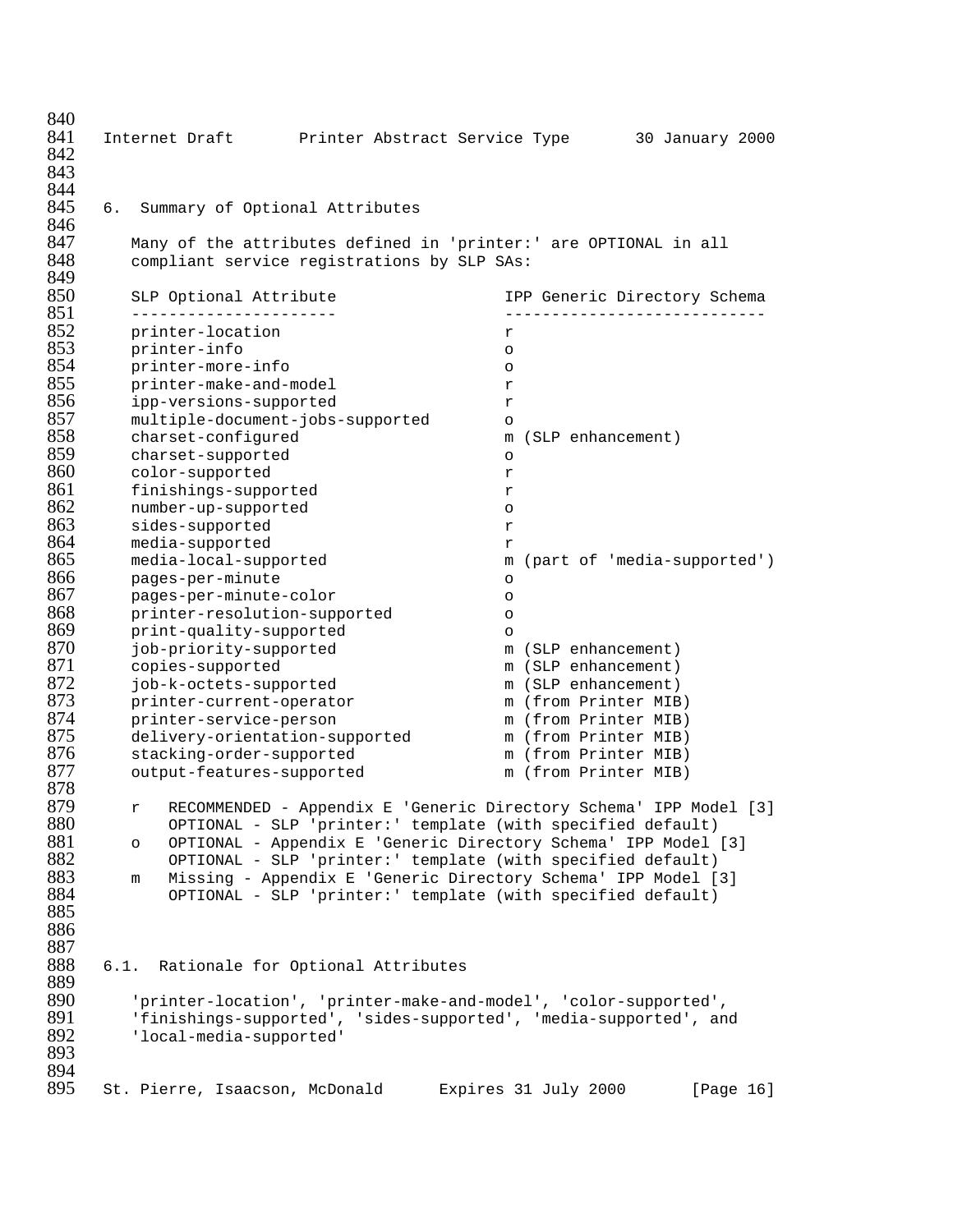896<br>897 897 Internet Draft Printer Abstract Service Type 30 January 2000 898<br>899 899 - OPTIONAL in SLP 'printer:' template because network print servers<br>900 - may not be able to determine this information; 900 may not be able to determine this information;<br>901 - RECOMMENDED in Appendix E 'Generic Directory 901 - RECOMMENDED in Appendix E 'Generic Directory Schema' of IPP Model<br>902 - 131.  $\lceil 3 \rceil$ . 903<br>904 904 'ipp-versions-supported' 905 - OPTIONAL in SLP 'printer:' template because network printers may<br>906 - not support IPP; 906 mot support IPP;<br>907 - RECOMMENDED in 907 - RECOMMENDED in Appendix E 'Generic Directory Schema' of IPP Model 908 [3]. 909 910 'charset-configured'<br>911 - OPTIONAL in SLP 'p 911 - OPTIONAL in SLP 'printer:' template to assist users in selecting<br>912 - appropriate printers; 912 appropriate printers;<br>913 - missing in Appendix - missing in Appendix E 'Generic Directory Schema' of IPP Model [3]. 914<br>915 915 'job-priority-supported', 'copies-supported', and<br>916 'iob-k-octets-supported' 916 'job-k-octets-supported'<br>917 - OPTIONAL in SLP 'print 917 - OPTIONAL in SLP 'printer:' template to assist users in selecting<br>918 - appropriate printers; 918 appropriate printers; - missing in Appendix E 'Generic Directory Schema' of IPP Model [3]. 920<br>921 921 'printer-current-operator', 'printer-service-person', 922 'delivery-orientation-supported', 'stacking-order-supported', and 923 'output-features-supported' 924 - OPTIONAL in SLP 'printer:' template to assist users in selecting<br>925 - appropriate printers; 925 appropriate printers;<br>926 - missing in Appendix 926 - missing in Appendix E 'Generic Directory Schema' of IPP Model [3],<br>927 because they are only specified in the Printer MIB [7], not in IPP. because they are only specified in the Printer MIB [7], not in IPP. 928<br>929 929 All other OPTIONAL SLP 'printer:' template attributes are OPTIONAL in<br>930 Appendix E 'Generic Directory Schema' IPP Model [3]. Appendix E 'Generic Directory Schema' IPP Model [3]. 931 932 933 934 935 936 937 938 939 940 941 942 943 944 945 946 947 948 949 950<br>951 951 St. Pierre, Isaacson, McDonald Expires 31 July 2000 [Page 17]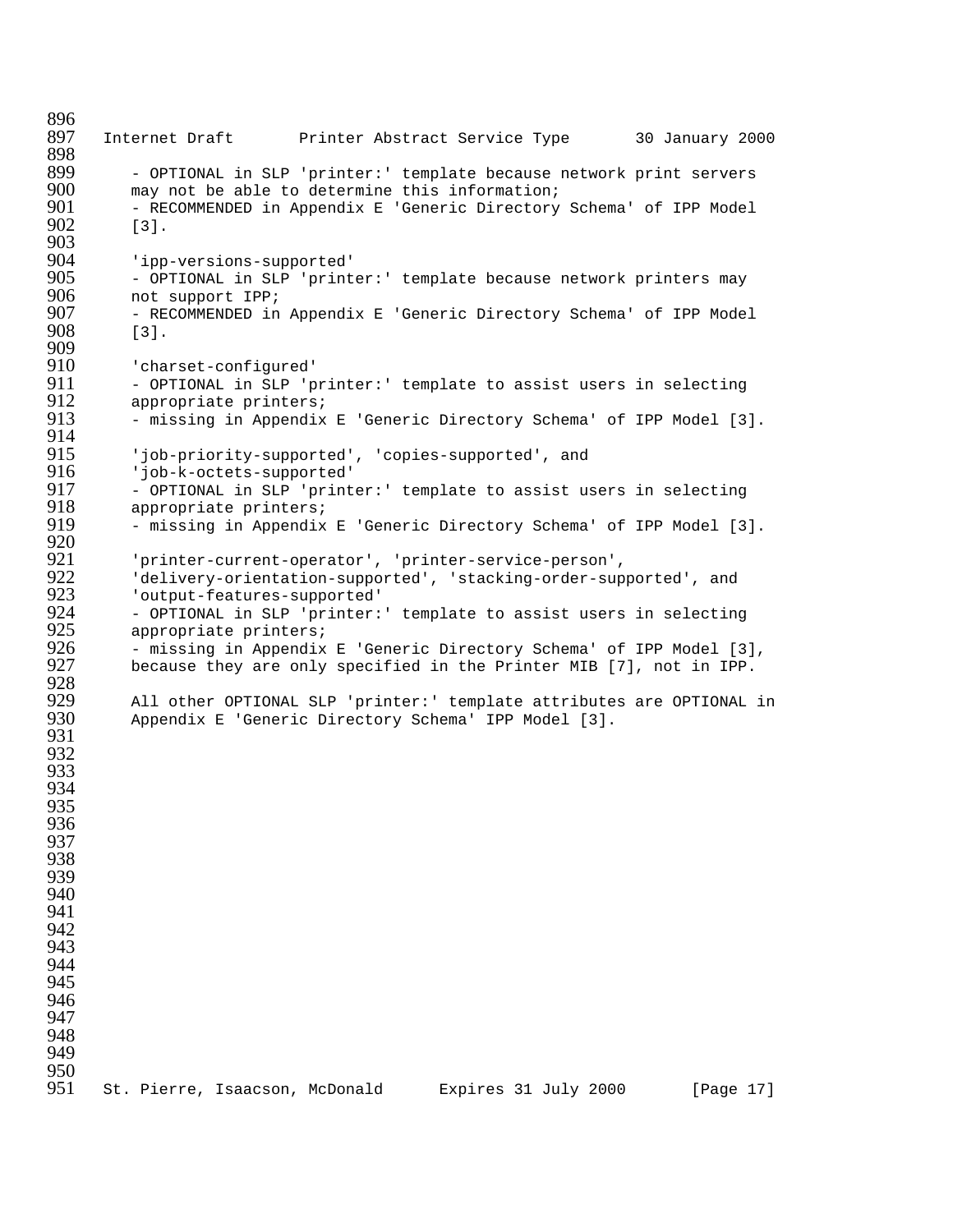| 952<br>953<br>954 | Internet Draft                                                                                                                          | Printer Abstract Service Type |                         | 30 January 2000               |
|-------------------|-----------------------------------------------------------------------------------------------------------------------------------------|-------------------------------|-------------------------|-------------------------------|
| 955               |                                                                                                                                         |                               |                         |                               |
| 956<br>957<br>958 | 7.<br>Summary of Attribute Origins                                                                                                      |                               |                         |                               |
| 959<br>960        | The following table summarizes the origins of all of the attributes                                                                     |                               |                         |                               |
| 961               | in the 'printer:' service template (except 'template-xxx' generic<br>attributes defined in "Service Templates and service: Schemes" [4] |                               |                         |                               |
| 962               | and required for all 'service:' templates).                                                                                             |                               |                         |                               |
| 963<br>964        | Attribute Name                                                                                                                          |                               |                         |                               |
| 965               | --------------                                                                                                                          |                               | IPP[3]<br>$- - - - - -$ | Printer MIB[7]<br>----------- |
| 966               | printer-uri-supported                                                                                                                   |                               | Χ                       |                               |
| 967               | uri-authentication-supported                                                                                                            |                               | X                       |                               |
| 968               | uri-security-supported                                                                                                                  |                               | Χ                       |                               |
| 969               | printer-name                                                                                                                            |                               | Χ                       |                               |
| 970               | printer-location                                                                                                                        |                               | Χ                       |                               |
| 971               | printer-info                                                                                                                            |                               | Χ                       |                               |
| 972               | printer-more-info                                                                                                                       |                               | Χ                       |                               |
| 973               | printer-make-and-model                                                                                                                  |                               | X                       |                               |
| 974<br>975        | ipp-versions-supported                                                                                                                  |                               | Χ                       |                               |
| 976               | multiple-document-jobs-supported<br>charset-configured                                                                                  |                               | Χ<br>Χ                  |                               |
| 977               | charset-supported                                                                                                                       |                               | Χ                       |                               |
| 978               | natural-language-configured                                                                                                             |                               | Χ                       |                               |
| 979               | natural-language-supported                                                                                                              |                               | Χ                       |                               |
| 980               | document-format-supported                                                                                                               |                               | Χ                       |                               |
| 981               | color-supported                                                                                                                         |                               | Χ                       |                               |
| 982               | compression-supported                                                                                                                   |                               | Χ                       |                               |
| 983               | pages-per-minute                                                                                                                        |                               | Χ                       |                               |
| 984               | pages-per-minute-color                                                                                                                  |                               | Χ                       |                               |
| 985               | finishings-supported                                                                                                                    |                               | Χ                       |                               |
| 986               | number-up-supported                                                                                                                     |                               | Χ                       |                               |
| 987               | sides-supported                                                                                                                         |                               | Χ                       |                               |
| 988               | media-supported                                                                                                                         |                               | Χ                       |                               |
| 989               | media-local-supported                                                                                                                   |                               | Χ                       |                               |
| 990               | printer-resolution-supported                                                                                                            |                               | Χ                       |                               |
| 991<br>992        | print-quality-supported                                                                                                                 |                               | Χ                       |                               |
| 993               | job-priority-supported<br>copies-supported                                                                                              |                               | Χ<br>Χ                  |                               |
| 994               | job-k-octets-supported                                                                                                                  |                               | X                       |                               |
| 995               | printer-current-operator                                                                                                                |                               |                         | Χ                             |
| 996               | printer-service-person                                                                                                                  |                               |                         | Χ                             |
| 997               | delivery-orientation-supported                                                                                                          |                               |                         | Χ                             |
| 998               | stacking-order-supported                                                                                                                |                               |                         | Χ                             |
| 999               | output-features-supported                                                                                                               |                               |                         | X                             |
| 1000              |                                                                                                                                         |                               |                         |                               |
| 1001              |                                                                                                                                         |                               |                         |                               |
| 1002              |                                                                                                                                         |                               |                         |                               |
| 1003              |                                                                                                                                         |                               |                         |                               |
| 1004              |                                                                                                                                         |                               |                         |                               |
| 1005              |                                                                                                                                         |                               |                         |                               |
| 1006              |                                                                                                                                         |                               |                         |                               |

St. Pierre, Isaacson, McDonald Expires 31 July 2000 [Page 18]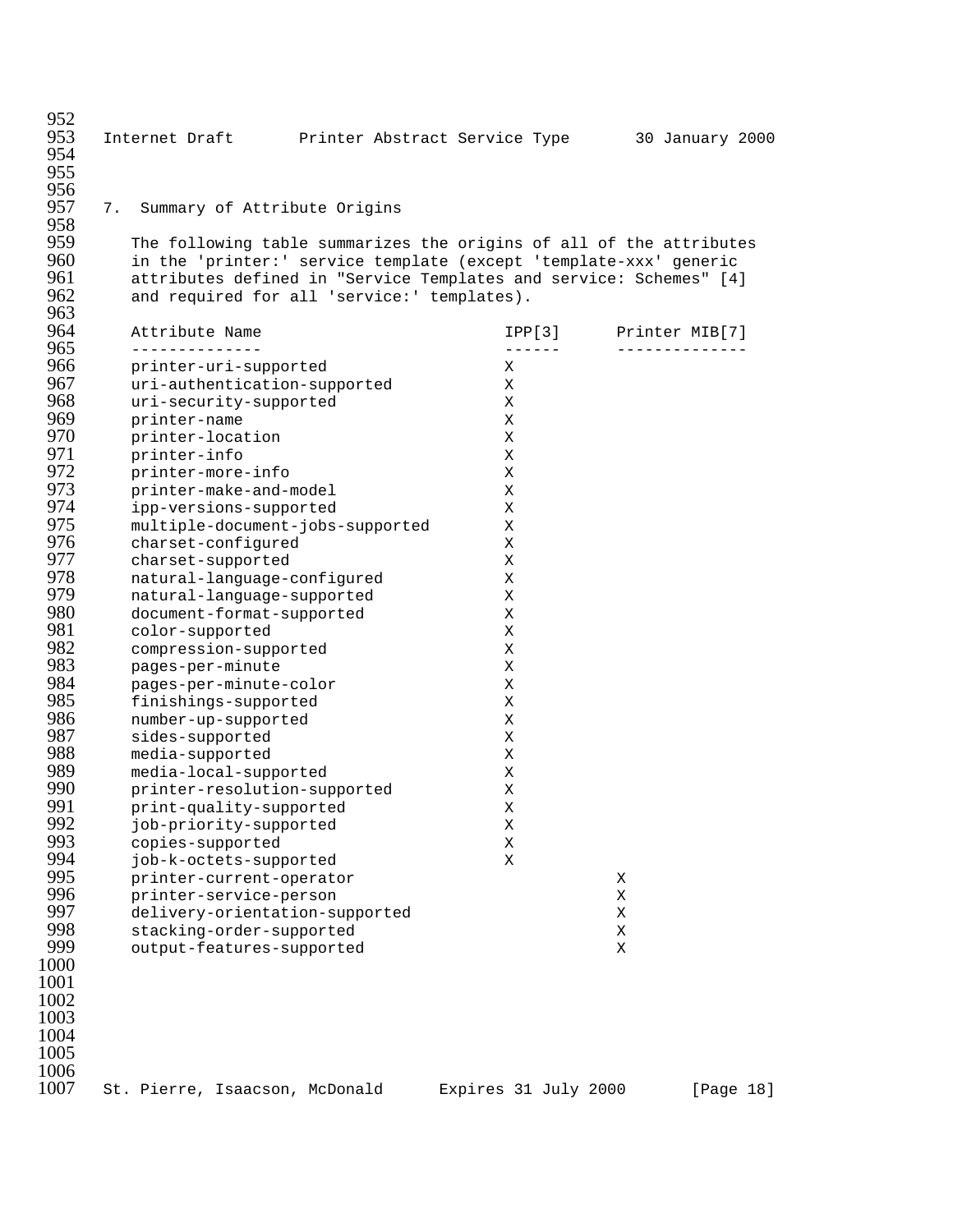1008<br>1009 1009 Internet Draft Printer Abstract Service Type 30 January 2000 1010 1011 1012<br>1013 8. IANA Considerations 1014<br>1015 1015 Registration of this 'printer:' service template will follow the<br>1016 Procedures defined in section 4 'A Procedure for Standardizing No 1016 procedures defined in section 4 'A Procedure for Standardizing New<br>1017 Service Types' and section 5 'IANA Considerations' of "Service 1017 Service Types' and section 5 'IANA Considerations' of "Service 1018 Templates and service: Schemes" [4]. Templates and service: Schemes" [4]. 1019 1020 1021<br>1022 9. Internationalization Considerations 1023<br>1024 1024 All attribute values in registrations using this 'printer:' service<br>1025 template MUST be encoded in UTF-8 characters, as required by "Serviq 1025 template MUST be encoded in UTF-8 characters, as required by "Service<br>1026 Location Protocol. Version 2" [13]. Thus. all registrations using 1026 Location Protocol, Version 2" [13]. Thus, all registrations using<br>1027 this 'printer:' service template conform to "IETF Policy on Charac 1027 this 'printer:' service template conform to "IETF Policy on Character 1028 Sets and Languages" [12]. Sets and Languages" [12]. 1029 1030 1031<br>1032 10. Security Considerations 1033<br>1034 1034 When used with SLPv2, this 'printer:' service template inherits all<br>1035 of the security issues described in section 17 'Security 1035 of the security issues described in section 17 'Security<br>1036 Considerations' of "Service Location Protocol. Version 2 Considerations' of "Service Location Protocol, Version 2" [13]. 1037 1038 1039 1040 1041 1042 1043 1044 1045 1046 1047 1048 1049 1050 1051 1052 1053 1054 1055 1056 1057 1058 1059 1060 1061 1062<br>1063 St. Pierre, Isaacson, McDonald Expires 31 July 2000 [Page 19]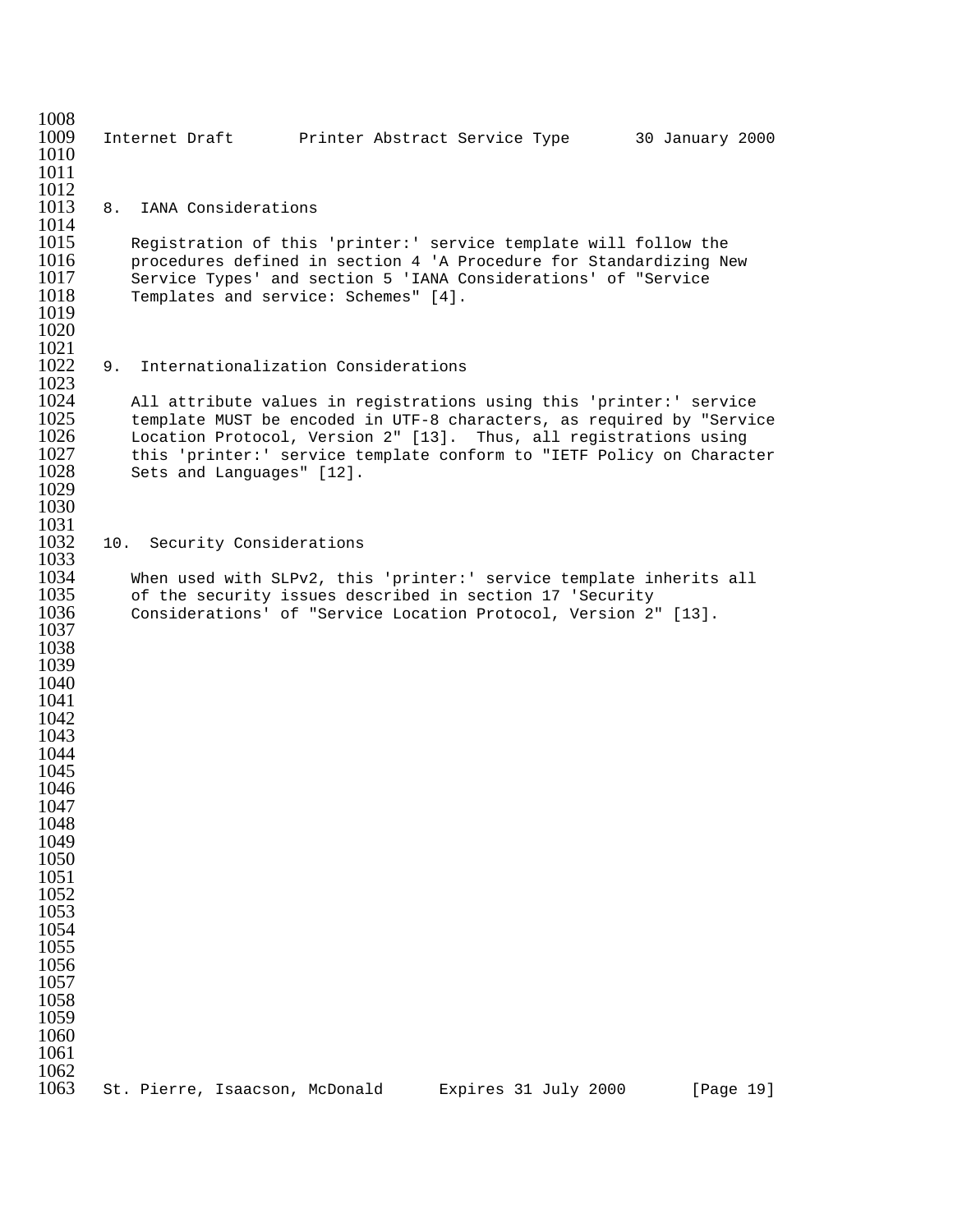1064<br>1065 1065 Internet Draft Printer Abstract Service Type 30 January 2000 1066 1067 1068<br>1069 11. References 1070<br>1071 1071 [1] J. Veizades, E. Guttman, C. Perkins, S. Kaplan. Service Location 1072 Protocol. RFC 2165. June 1997. Protocol, RFC 2165, June 1997. 1073<br>1074 [2] L. McLaughlin. Line Printer Daemon Protocol, RFC 1179, August 1075 1990. 1076<br>1077 [3] R. deBry, T. Hastings, R. Herriot, S. Isaacson, P. Powell. 1078 IPP/1.1: Model and Semantics, <draft-ietf-ipp-model-v11-04.txt><br>1079 (work in progress), June 1999. (work in progress), June 1999. 1080<br>1081 1081 [4] E. Guttman, C. Perkins, J. Kempf. Service Templates and service:<br>1082 Schemes, RFC 2609, June 1999. (Updates RFC 2165) Schemes, RFC 2609, June 1999. (Updates RFC 2165) 1083<br>1084 1084 [5] H. Alvestrand. Tags for the Identification of Languages, RFC<br>1085 1766. March 1995. 1766. March 1995. 1086<br>1087 1087 [6] IANA Registry of Coded Character Sets:<br>1088 ftp://ftp.isi.edu/in-notes/iana/assignment. 1088 ftp://ftp.isi.edu/in-notes/iana/assignments/character-sets. 1089<br>1090 1090 [7] R. Smith, F. Wright, T. Hastings, S. Zilles, J. Gyllenskog.<br>1091 Printer MIB, RFC 1759, March 1995. Printer MIB, RFC 1759, March 1995. 1092<br>1093 1093 [8] Salutation Consortium, Inc. Salutation Architecture<br>1094 Specification V2.0, December 1996. Specification V2.0, December 1996. 1095<br>1096 1096 [9] R. Herriot, S. Butler, P. Moore, R. Turner. IPP/1.1: Encoding 1097 and Transport, <draft-ietf-ipp-protocol-v11-03.txt> (work in 1098 progress), June 1999. progress), June 1999. 1099<br>1100 1100 [10] Information Technology - Document Printing Application (DPA),<br>1101 1SO/IEC 10175, June 1996. 1101 ISO/IEC 10175, June 1996.  $\frac{1102}{1103}$ 1103 [11] IANA Registry of Internet Media Types (also called MIME types):<br>1104 ftp://ftp.isi.edu/in-notes/iana/assignments/media-types 1104 ftp://ftp.isi.edu/in-notes/iana/assignments/media-types 1105<br>1106 [12] H. Alvestrand. IETF Policy on Character Sets and Languages, RFC 1107 2277, January 1998. 1108<br>1109 1109 [13] E. Guttman, C. Perkins, J. Veizades, M. Day. Service Location<br>1110 Protocol, Version 2, RFC 2608, June 1999. (Updates RFC 2165) Protocol, Version 2, RFC 2608, June 1999. (Updates RFC 2165) 1111<br>1112 1112 [14] S. Bradner. Key words for use in RFCs to Indicate Requirement<br>1113 Levels, RFC 2119, March 1997. Levels, RFC 2119, March 1997. 1114 1115 1116 1117 1118<br>1119 St. Pierre, Isaacson, McDonald Expires 31 July 2000 [Page 20]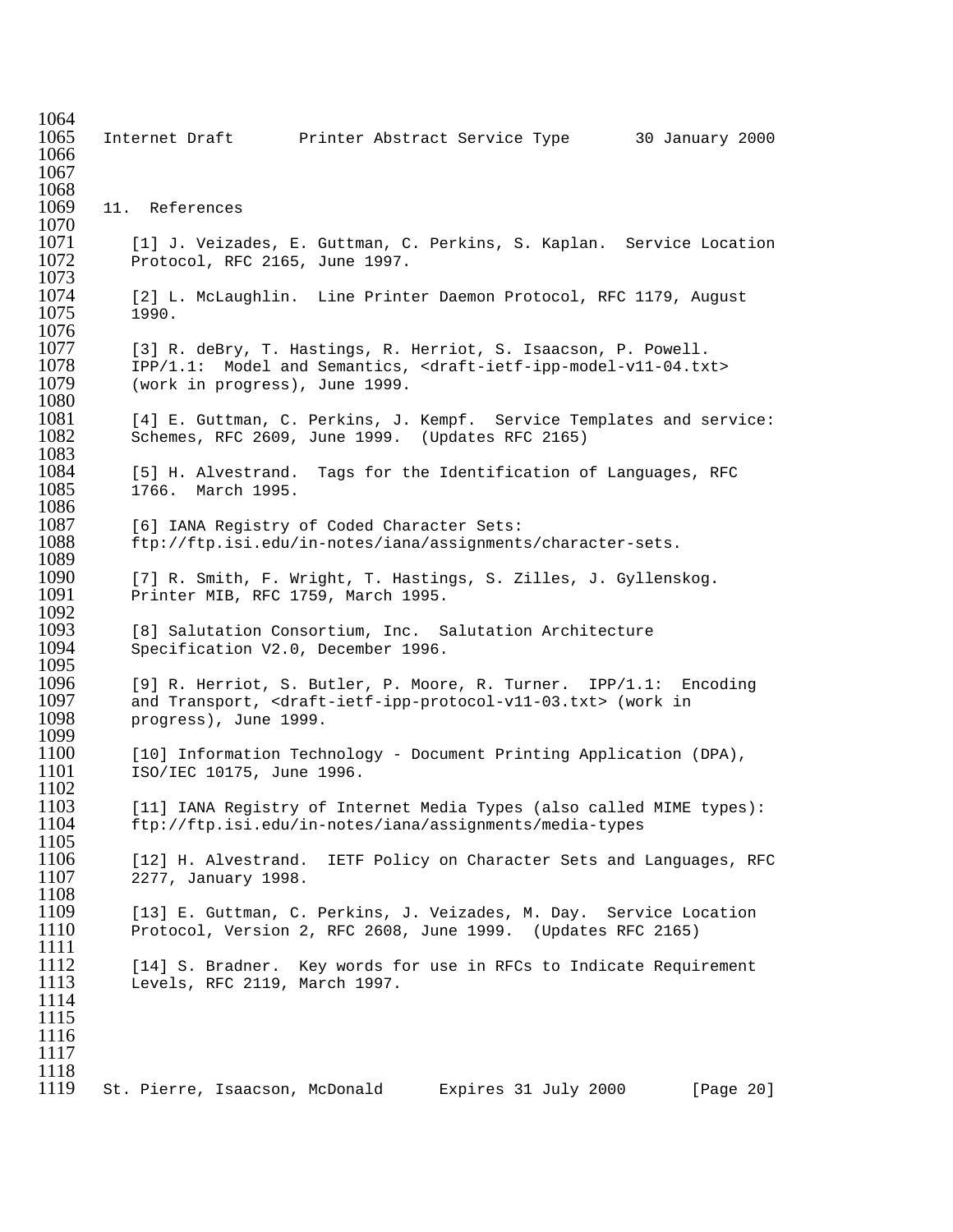| 1120         |                                               |                                                                       |                 |
|--------------|-----------------------------------------------|-----------------------------------------------------------------------|-----------------|
| 1121         |                                               |                                                                       | 30 January 2000 |
| 1122         |                                               |                                                                       |                 |
| 1123         |                                               |                                                                       |                 |
| 1124         |                                               |                                                                       |                 |
| 1125<br>1126 | 12. Acknowledgments                           |                                                                       |                 |
| 1127         |                                               | This document is a submission to the Service Location Working group.  |                 |
| 1128         |                                               |                                                                       |                 |
| 1129         |                                               | Thanks to Jean Beha (Xerox), Jim Erwin (Novell), Tom Hastings         |                 |
| 1130         |                                               | (Xerox), Bob Herriot (Xerox), James Kempf (Sun), Hugo Parra (Novell), |                 |
| 1131         |                                               | Todd Rupper (Novell), and Randy Turner (formerly Sharp). Appendix E   |                 |
| 1132         |                                               | 'Generic Directory Schema' in IPP/1.1 Model [3] (recommended and      |                 |
| 1133         |                                               | optional attributes for registering IPP printers) was the primary     |                 |
| 1134         |                                               | input to this version of the 'printer:' service template.             |                 |
| 1135         |                                               |                                                                       |                 |
| 1136<br>1137 |                                               |                                                                       |                 |
| 1138         | Authors' Addresses<br>13.                     |                                                                       |                 |
| 1139         |                                               |                                                                       |                 |
| 1140         | Ouestions about this memo can be directed to: |                                                                       |                 |
| 1141         |                                               |                                                                       |                 |
| 1142         | Pete St. Pierre                               |                                                                       |                 |
| 1143         | Sun Microsystems                              |                                                                       |                 |
| 1144         | 901 San Antonio Avenue                        |                                                                       |                 |
| 1145         | Palo Alto, CA 94043                           |                                                                       |                 |
| 1146         | USA                                           |                                                                       |                 |
| 1147         | Phone: 650-786-5790                           |                                                                       |                 |
| 1148<br>1149 | EMail: Pete.StPierre@eng.sun.com              |                                                                       |                 |
| 1150         | Scott Isaccson                                |                                                                       |                 |
| 1151         | Novell                                        |                                                                       |                 |
| 1152         | 122 E 1700 S                                  |                                                                       |                 |
| 1153         | Provo, UT 84606                               |                                                                       |                 |
| 1154         | USA                                           |                                                                       |                 |
| 1155         | Phone: 801-861-7366                           |                                                                       |                 |
| 1156         | EMail: sisaacson@novell.com                   |                                                                       |                 |
| 1157         |                                               |                                                                       |                 |
| 1158<br>1159 | Ira McDonald<br>High North                    |                                                                       |                 |
| 1160         | 221 Ridge Ave                                 |                                                                       |                 |
| 1161         | Grand Marais, MI 49839                        |                                                                       |                 |
| 1162         | USA                                           |                                                                       |                 |
| 1163         | Phone: 906-494-2434 (or 2697)                 |                                                                       |                 |
| 1164         | Email: imcdonald@sharplabs.com                |                                                                       |                 |
| 1165         |                                               |                                                                       |                 |
| 1166         |                                               |                                                                       |                 |
| 1167         |                                               |                                                                       |                 |
| 1168         |                                               |                                                                       |                 |
| 1169<br>1170 |                                               |                                                                       |                 |
| 1171         |                                               |                                                                       |                 |
| 1172         |                                               |                                                                       |                 |
| 1173         |                                               |                                                                       |                 |
| 1174         |                                               |                                                                       |                 |
| 1175         | St. Pierre, Isaacson, McDonald                | Expires 31 July 2000                                                  | [Page 21]       |